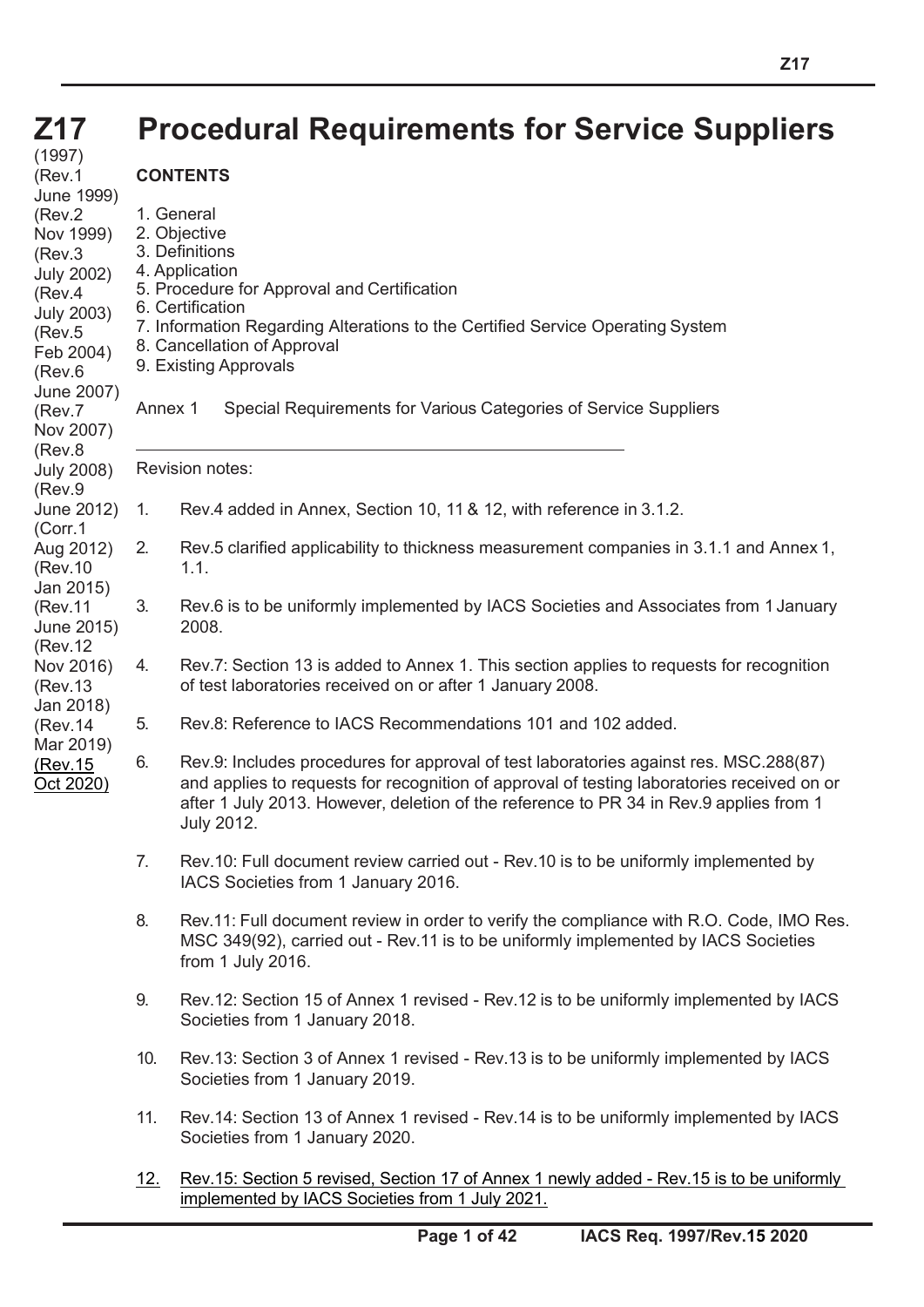#### **1. General**

1.1 To approve firms providing services, such as measurements, tests or maintenance of safety systems and equipment, the Society is to apply procedures in this unified requirement and relevant Annex 1.

#### **2. Objective**

2.1 The objective of this procedure is to set minimum requirements for approval and certification of service suppliers and is applicable to both initial and renewal audits.

#### **3. Definitions**

- Manufacturer: A company that manufactures equipment required to be periodically serviced and/or maintained.
- Service Supplier (A Service Supplier or category of Service Supplier may be referred to here after simply as 'supplier'): A person or company, not employed by an IACS Member, who at the request of an equipment manufacturer, shipyard, vessel's owner or other client acts in connection with inspection work and provides services for a ship or a mobile offshore unit such as measurements, tests or maintenance of safety systems and equipment, the results of which are used by surveyors in making decisions affecting classification or statutory certification and services.
- Agent: A Person or Company authorised to act for or to represent a Manufacturer or approved/recognized service supplier.
- Subsidiary: A Company partly or wholly owned by a Manufacturer or approved/recognized service supplier.
- Subcontractor: A Person or Company providing services to a Manufacturer or approved/recognized service supplier, with a formal contract defining the assumption of the obligations of the service supplier.

## **Z17 (cont)**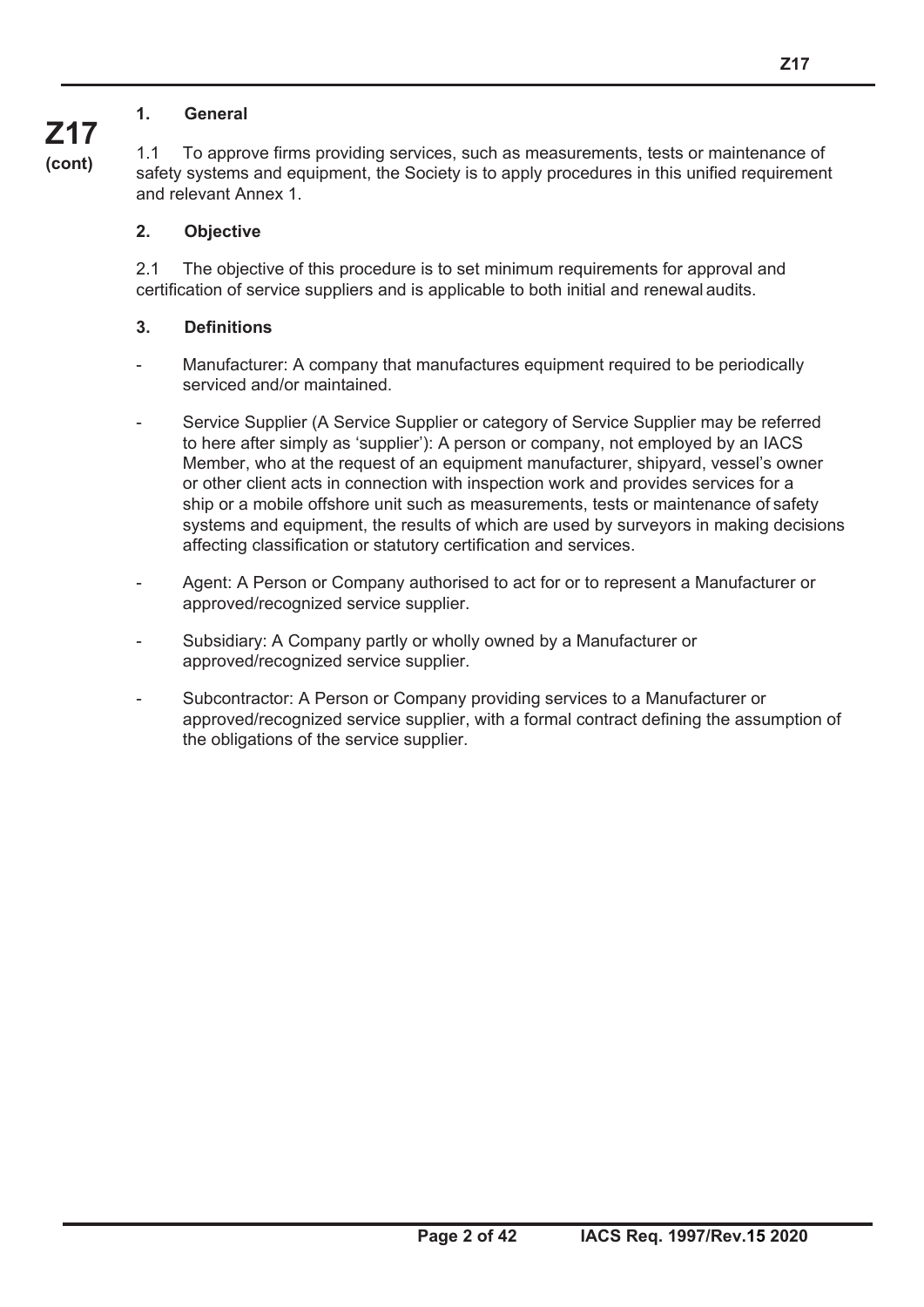#### **4. Application**

**Z17 (cont)**

- 4.1 This procedure applies to the approval of the following categories of service suppliers:
- 4.1.1 Statutory services
- Firms engaged in servicing inflatable liferafts, inflatable lifejackets, hydrostatic release units, inflatable rescue boats, marine evacuation systems
- Firms engaged in inspections and testing of radio communication equipment
- Firms engaged in inspections and maintenance of self contained breathing apparatus
- Firms engaged in annual performance testing of Voyage Data Recorders (VDR) and simplified Voyage Data Recorders (S-VDR)
- Firms engaged in sound pressure level measurements of public address and general alarm systems on board ships
- Firms engaged in inspections of low location lighting systems using photo luminescent materials and evacuation guidance systems used as an alternative to low-location lighting systems
- Firms engaged in maintenance, thorough examination, operational testing, overhaul and repair of lifeboats and rescue boats, launching appliances and release gear
- Firms engaged in inspection, performance testing and maintenance of Automatic Identification Systems (AIS)
- 4.1.2 Classification and/or Statutory services:
- Firms engaged in thickness measurements on ships or mobile offshore units except
	- (1) non-ESP ships less than 500 gross tonnage and
	- (2) all fishing vessels.
- Firms carrying out an in-water survey on ships and mobile offshore units by diver or Remotely Operated Vehicle (ROV).
- Firms engaged in inspections and maintenance of fire extinguishing equipment and systems
- Firms engaged in tightness testing of closing appliances such as hatches, doors etc. with ultrasonic equipment
- Firms engaged in measurements of noise level on board ships
- Firms engaged in examination of Ro-Ro ship's bow, stern, side and inner doors
- Firms engaged in testing of coating systems in accordance with IMO Resolution MSC.215(82), as amended, and IACS UI SC223 and/or MSC.288(87), as amended.
- Firms engaged in tightness testing of primary and secondary barriers of gas carriers with membrane cargo containment systems for vessels in service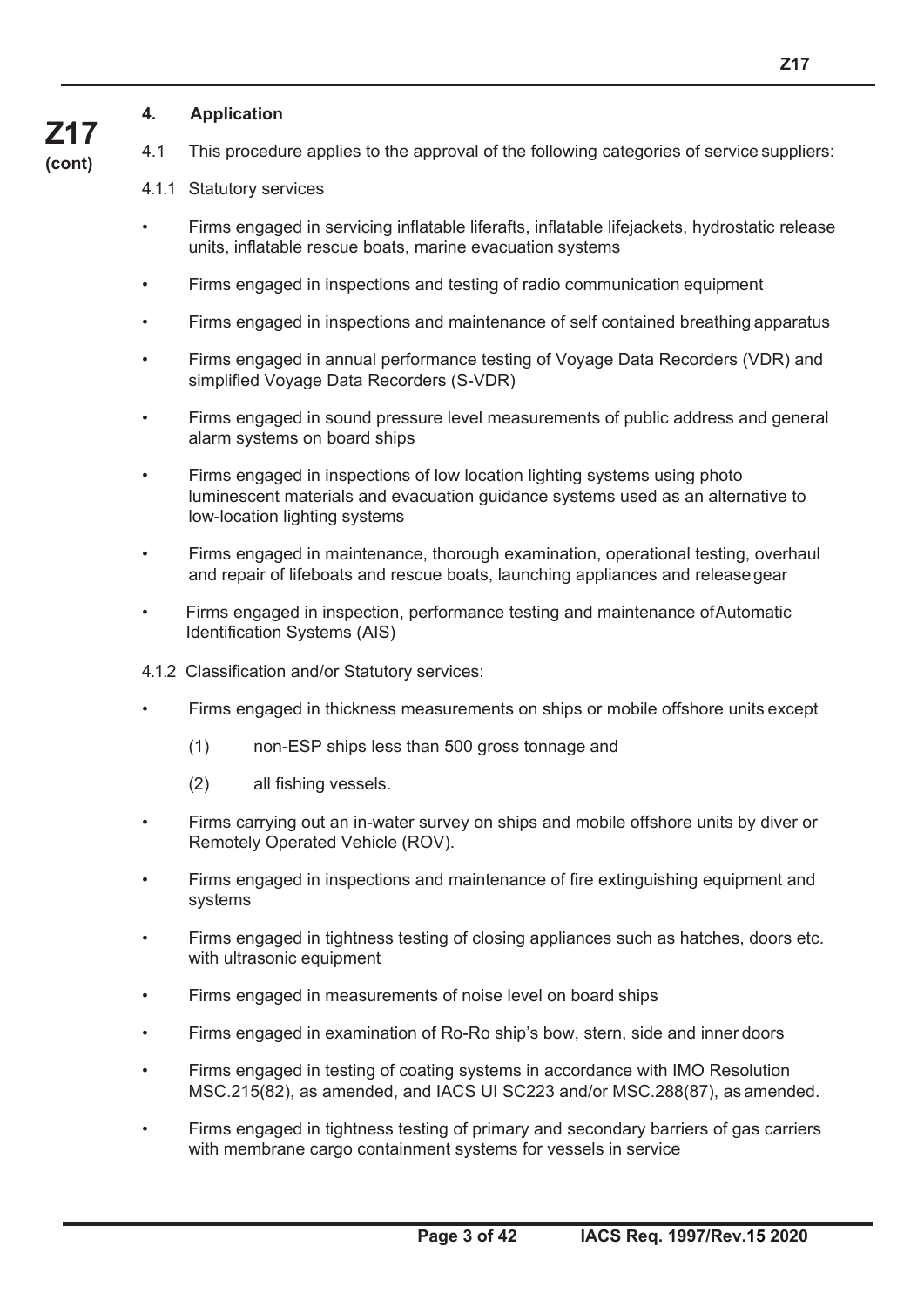- Firms engaged in survey using Remote Inspection Techniques (RIT) as an alternative means for Close-up Survey of the structure of ships and mobile offshore units.
- **Z17 (cont)**

• Firms engaged in Cable Transit Seal Systems inspection on ships and Mobile Offshore Units.

4.1.3 Where a Society accepts work of a third party (eg., service supplier) approved by itself, the Society shall verify the performance of such services. For statutory service, the flag State may increase the scope of verification to be applied to these services. The process shall be defined within the Society's quality management system. For the purpose of accountability to the flag State, the work performed by the third party (eg., service supplier) constitutes the work of the Society and shall be subject to the requirements incumbent upon the Society under the RO Code IMO MSC.349 (92) and MEPC.237(65).

4.2 Where the results of the following service providers are used by a Surveyor of a Society in making decisions affecting classification services then that service provider must be approved and verified by that Society.

- Firms engaged in thickness measurements on ships or mobile offshore units except
	- (1) non-ESP ships less than 500 gross tonnage and
	- (2) all fishing vessels.
- Firms carrying out an in-water survey on ships and mobile offshore units by diver or Remotely Operated Vehicle (ROV).
- Firms engaged in tightness testing of closing appliances such as hatches, doors etc. with ultrasonic equipment
- Firms engaged in survey using Remote Inspection Techniques (RIT) as an alternative means for Close-up Survey of the structure of ships and mobile offshore units.

4.3 Where such services are used by Surveyors in making decisions affecting statutory certification and service, the firms are subject to approval and verification by the Society where the Society is so authorised by the relevant flag Administration (i.e. the flag of the ship on which the servicing is to be done or the service equipment is to be used). For such services the Society may accept approvals done by:

- i. the flag Administration itself,
- ii. duly authorized organizations acting on behalf of the flag Administration, or
- iii. other organizations those are acceptable to the flag Administration (e.g. other governments, etc.).

4.4 Use of the approved service suppliers is not mandatory for the following services, *unless instructed otherwise by the flag Administration* with respect to statutory certification

- Firms engaged in inspections of low location lighting systems using photo luminescent materials and evacuation guidance systems used as an alternative to low-location lighting systems
- Firms engaged in sound pressure level measurements of public address and general alarm systems on board ships
- Firms engaged in measurements of noise level onboard ships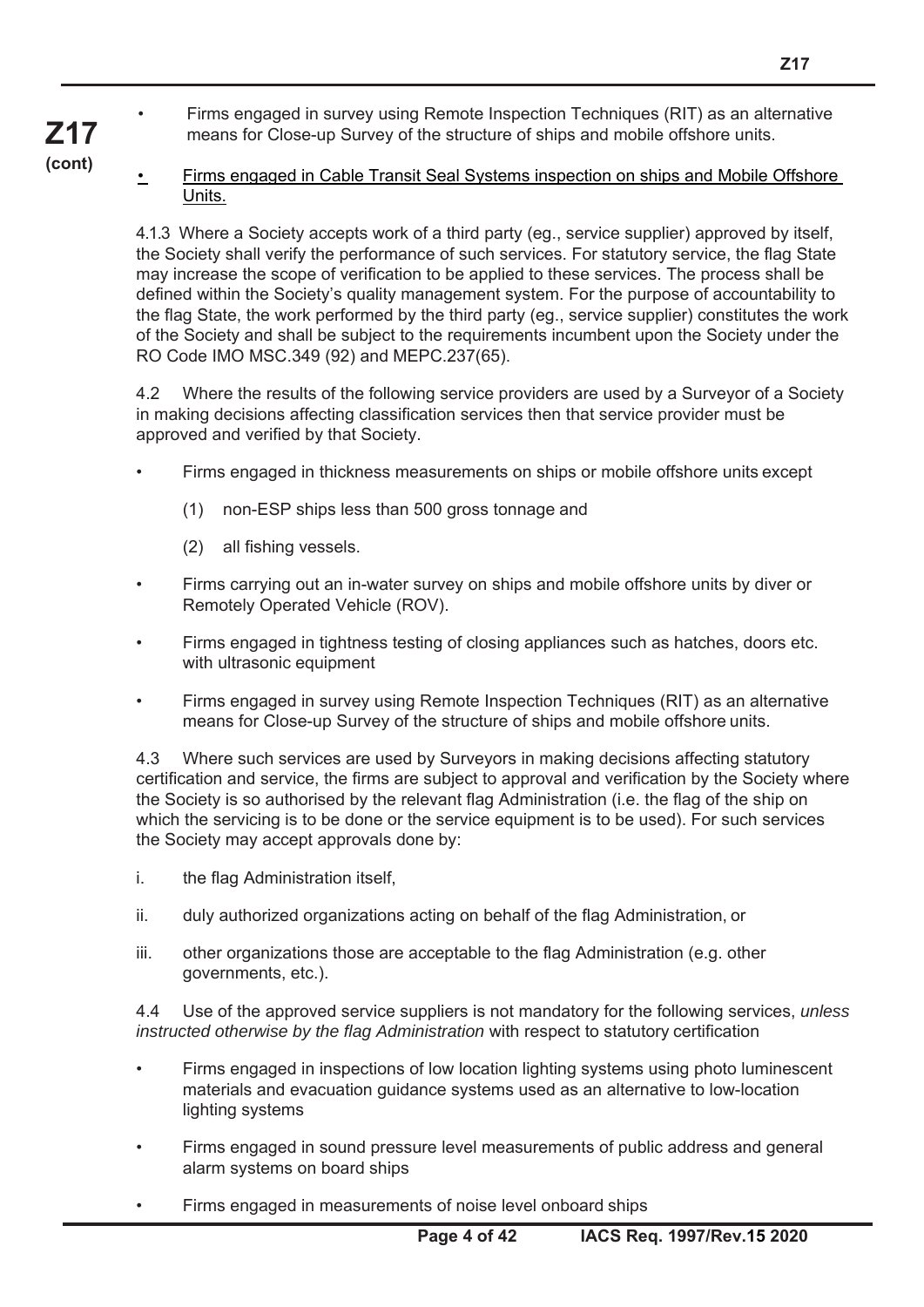• Firms engaged in testing of coating systems in accordance with IMO Resolution MSC.215(82) as amended and IACS UI SC223 and/or MSC.288(87) as amended

**Z17 (cont)**

• Firms engaged in examination of Ro-Ro ships bow, stern, side and inner doors

4.5 Detailed requirements specific to the various categories of suppliers are given in Annex 1. National and/or international requirements may give additional requirements. References to such national and/or international requirements are given in Annex 1.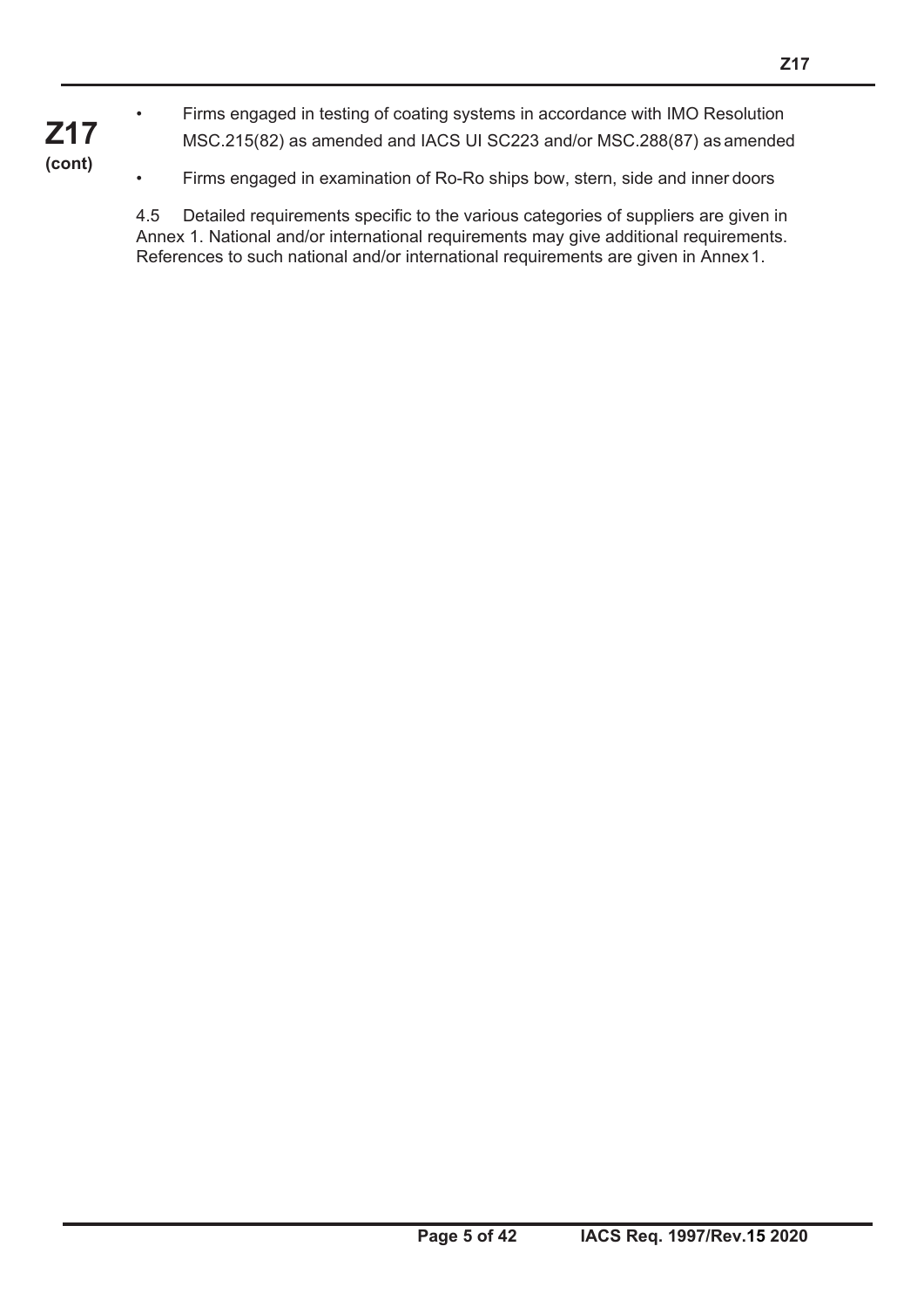#### **5. Procedure for Approval and Certification**

### 5.1 Submission of documents

**Z17 (cont)**

> 5.1.1 The following documents are to be submitted to the Society for review. General requirements concerning suppliers are given in 5.2, and specific requirements as relevant, in Annex 1.

- Outline of company, e.g. organisation and management structure, including subsidiaries to be included in the approval/certification
- List of nominated agents, subsidiaries and subcontractors
- Experience of the company in the specific service area
- For categories of Service Suppliers that require authorization from manufacturers, manufacturer's documentary evidence that the Service Supplier has been authorized or licensed to service the particular makes and models of equipment for which approval is sought shall be provided.
- List of operators/technicians/inspectors documenting training and experience within the relevant service area, and qualifications according to recognised national, international or industry standards, as relevant
- Description of equipment used for the particular service for which approval is sought
- A guide for operators of such equipment
- Training programmes for operators/technicians/inspectors
- Check lists and record formats for recording results of the services referred to in Annex 1
- Quality Manual and/or documented procedures covering requirements in 5.5
- Documented procedures for communication with the crew prior to commencing work, so that it is safe to decommission the equipment being maintained, and to provide a safe system of work in place
- Evidence of approval/acceptance by other bodies, if any
- Information on the other activities which may present a conflict of interest
- Record of customer claims and of corrective actions requested by certification bodies
- 5.2 General requirements:

5.2.1 Extent of Approval – The supplier shall demonstrate, as required by 5.2.2 – 5.2.11, that it has the competence and control needed to perform the services for which approval is sought.

5.2.2 Training of personnel – The supplier is responsible for the qualification and training of its personnel to a recognised national, international or industry standard as applicable. Where such standards do not exist, the supplier is to define standards for the training and qualification of its personnel relevant to the functions each is authorised to perform. The personnel shall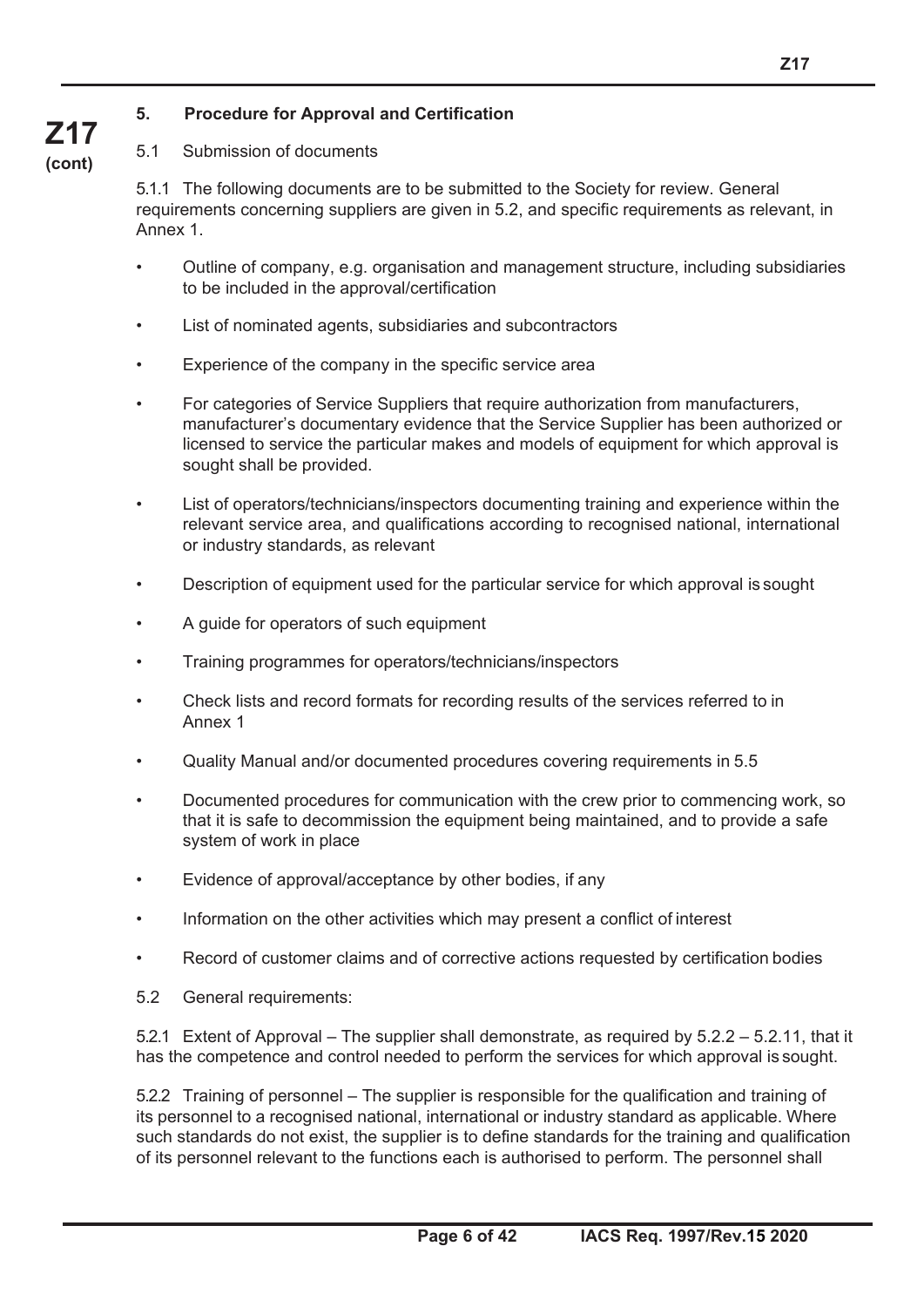**Z17 (cont)** also have adequate experience and be familiar with the operation of any necessary equipment. Operators/technicians/inspectors shall have had a minimum of one year tutored on-the-job training. Where it is not possible to perform internal training, a program of external training may be considered as acceptable.

> 5.2.3 Supervision – The supplier shall provide supervision for all services provided. The responsible supervisor shall have had a minimum of two years of experience as an operator/ technician/inspector within the activity for which the supplier is approved. For a supplier consisting of one person, that person shall meet the requirements of a supervisor.

5.2.4 Personnel records – The supplier shall keep records of the approved operators/ technicians/inspectors. The record shall contain information on age, formal education, training and experience for the services for which they are approved.

5.2.5 Equipment and facilities – The supplier shall have the necessary equipment and facilities for the service to be supplied. A record of the equipment used shall be kept and available. The record shall contain information on maintenance and results of calibration and verifications. The Society shall assess and record the validity of previous measuring results when the equipment is found not to conform to requirements. The Society shall take appropriate action on the equipment affected.

5.2.6 Control of data:

When computers are used for the acquisition, processing, recording, reporting, storage, measurement assessment and monitoring of data, the ability of computer software to satisfy the intended application shall be documented and confirmed by the service supplier. This shall be undertaken prior to initial use and reconfirmed as necessary.

Note: Commercial off-the-shelf software (e.g. wordprocessing, database and statistical programmes) in general use within their designed application range may be considered to be sufficiently validated and do not require any subsequent confirmation.

5.2.7 Where several servicing stations are owned by a given company, each station is to be assessed and approved except as specified in 5.5.3

5.2.8 Procedures – The supplier shall have documented work procedures covering all services supplied.

5.2.9 Subcontractors – The supplier shall give information of agreements and arrangements if any parts of the services provided are subcontracted. Particular emphasis shall be given to quality management by the supplier in following-up such subcontracts. Subcontractors providing anything other than equipment the services of the approved service supplier shall also meet the requirements of sections 5.2 and 5.5 5.

5.2.10 Verification – The supplier shall verify that the services provided are carried out in accordance with approved procedures.

5.2.11 Reporting – The report shall be prepared in a form acceptable to the Society. The report should detail the results of inspections, measurements, tests, maintenance and/or repairs carried out. Special guidelines may be given in Annex 1. The report shall include a copy of the Certificate of Approval.

5.2.12 Documented procedures and instructions should be available for the recording of damages and defects found during inspection, servicing and repair work. This documentation is to be made available upon request.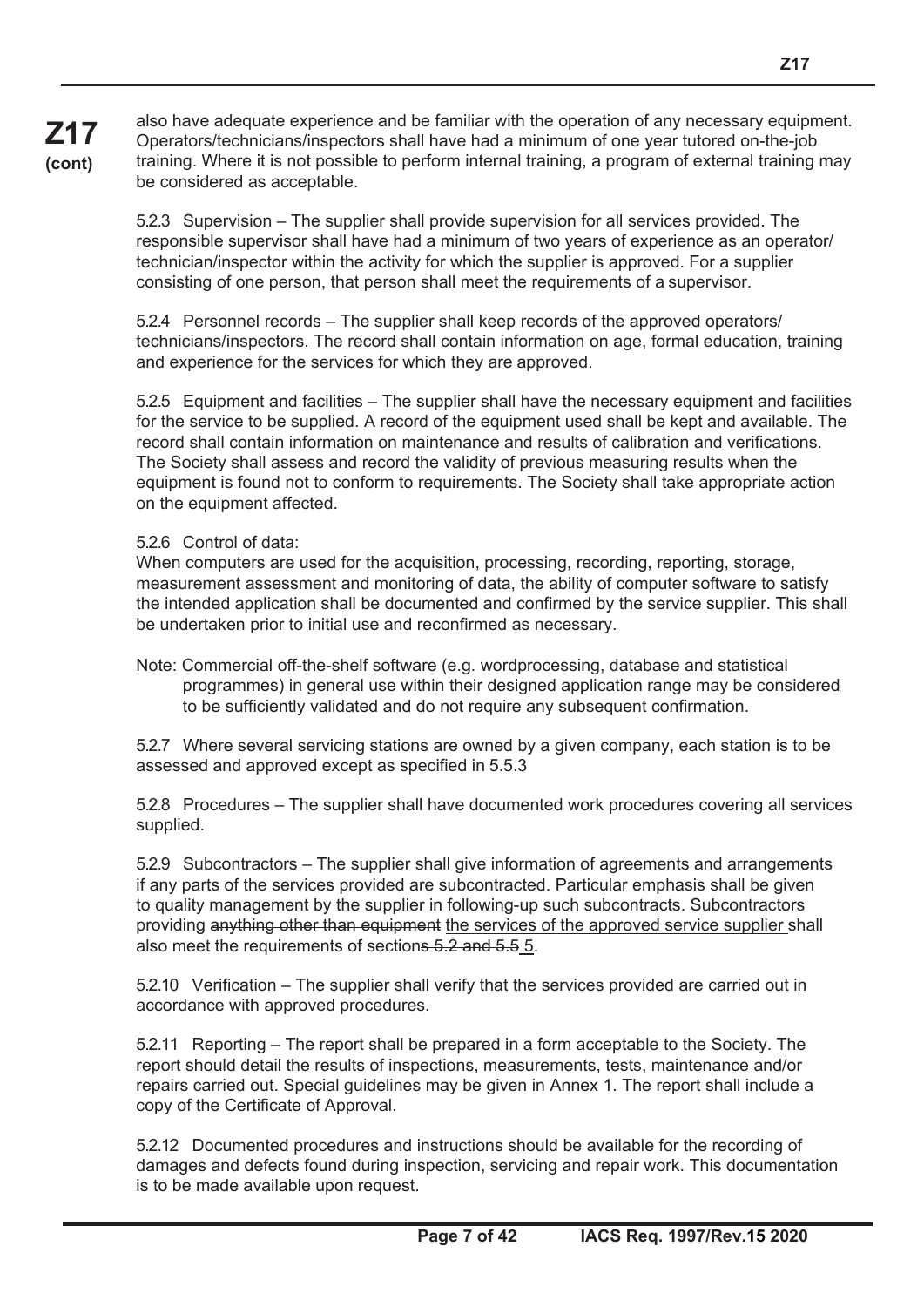5.3 Auditing of the Supplier – Upon reviewing the submitted documents with satisfactory result, the supplier is audited in order to ascertain that the supplier is duly organised and managed in accordance with the submitted documents, and that it is considered capable of conducting the services for which approval/certification is sought.

5.4 Certification is conditional on a practical demonstration of the performance of the specific service as well as satisfactory reporting being carried out. At renewal audits, evidence of performance, verified by class surveyor, since the previous audit is sufficient to satisfy this requirement.

5.5 Quality System

**Z17 (cont)**

5.5.1 The supplier shall have a documented system covering at least the following:

- code of conduct for the relevant activity
- maintenance and calibration of equipment
- training programmes for operators/technicians/inspectors
- supervision and verification to ensure compliance with operational procedures
- recording and reporting of information
- quality management of subsidiaries, agents and subcontractors
- job preparation
- periodic review of work process procedures, complaints, corrective actions, and issuance, maintenance and control of documents

5.5.2 A documented Quality system complying with the most current version of ISO 9000 series and including the above items, would be considered acceptable.

5.5.3 If a manufacturer of equipment (and/or its service supplier) applies to a Society for inclusion of its nominated agents and/or subsidiaries (excluding any subcontractor), in the approval, then it must have implemented a quality system certified in accordance with the most current version of ISO 9000 series. The quality system must contain effective controls of the manufacturer's (and/ or service supplier's) agents and/or subsidiaries. The nominated agents/subsidiaries must also have in place an equally effective quality system complying with the most current version of ISO 9000 series. Such approvals shall be based upon an evaluation of the quality system implemented by the parent company against the most current version of ISO 9000 series. The Society may require follow-up audits on such agents or subsidiaries against the most current version of ISO 9000 series to confirm adherence to this quality system.

5.6 Service Suppliers Relations with the Equipment Manufacturer

5.6.1 A company which works as a service station for manufacturer(s) of equipment (and as a service supplier in this field), shall be assessed by the manufacturer(s) and nominated as their agent. The manufacturer shall ensure that appropriate instruction manuals, material etc. are available for the agent as well as proper training of the agent's technicians. Such suppliers shall be approved either on a case by case basis, or in accordance with 5.5.3.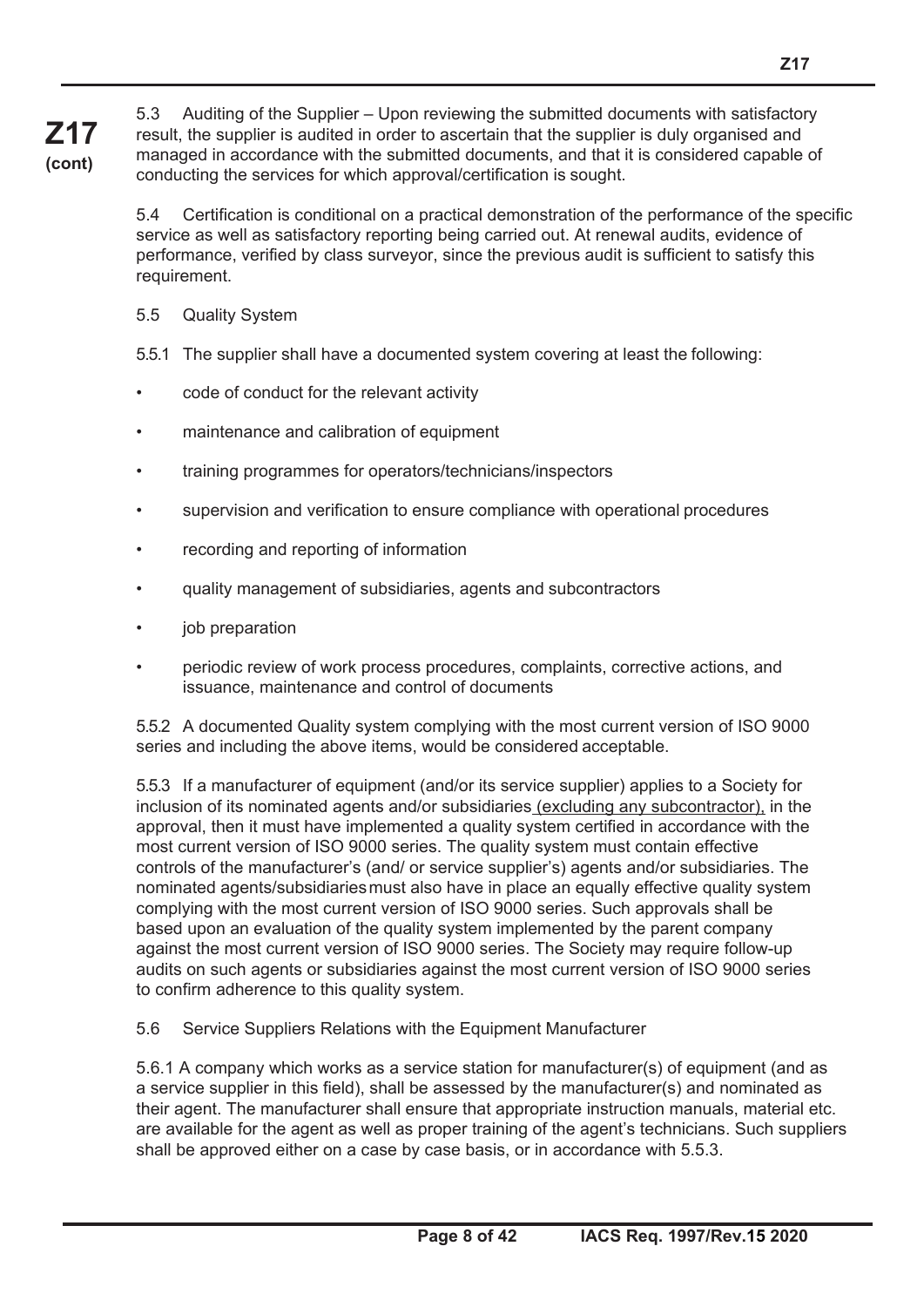#### **6. Certification**

6.1 Upon satisfactory completion of both the audit of the supplier and the demonstration test, as applicable, the Society may issue a Certificate of Approval stating that the supplier's service operation system has been found to be satisfactory and that the results of services performed in accordance with that system may be accepted and utilised by the Society's Surveyors in making decisions affecting classification or statutory certification, as relevant. The Certificate shall clearly state the type and scope of services and any limitations or restrictions imposed including type of equipment and/or names of Manufacturers of equipment where this is a limiting restraint. The supplier may also be included in the Society's record of approved service suppliers.

6.2 Renewal or endorsement of the Certificate is to be made at intervals not exceeding five (5) years by verification through audits that approved conditions are maintained or, where applicable, on expiry of the supplier's approval received from an equipment Manufacturer, whichever comes first. In the latter case, the Society is to be informed in due course by the Service Supplier. Individual Societies may require renewal or endorsement of the Certificate at intervals shorter than five (5) years and may require intermediate audits. For firms engaged in thickness measurements, renewal/endorsement of the Certificate is to be made at intervals not exceeding 3 years by verification that original conditions are maintained.

**Z17 (cont)**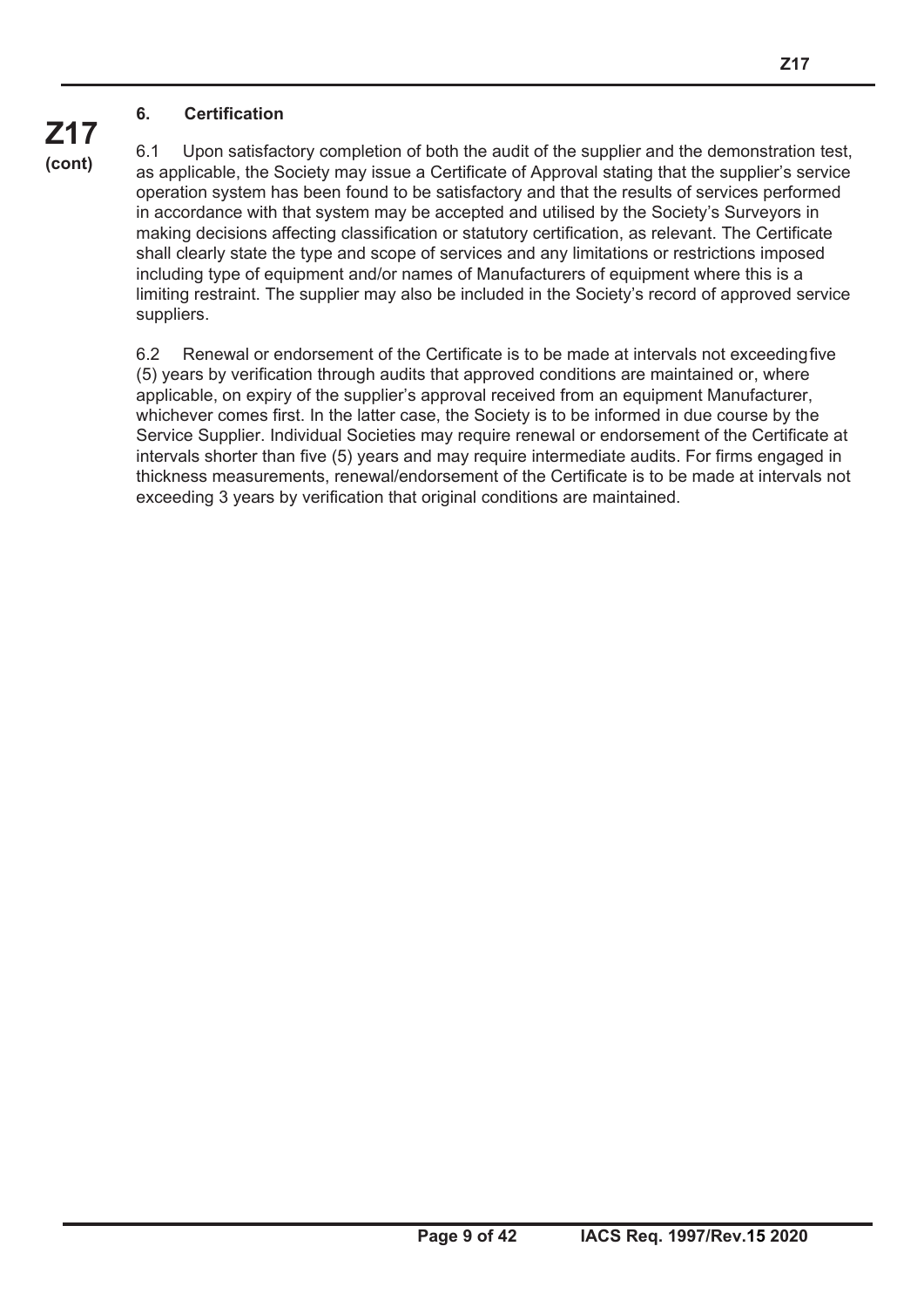### **7. Information Regarding Alterations to the Certified Service Operating System**

**Z17 (cont)**

7.1 When any alteration to the certified service operating system of the supplier is made, such alteration is to be immediately informed to the Society. Re-audit may be required when deemed necessary by the Society.

#### **8. Cancellation of Approval**

8.1 The Society reserves the right to cancel the approval and to inform the IACS Members accordingly (For Firms engaged in thickness measurements refer to PR23).

8.2 Approval may be cancelled in the following cases:

8.2.1 Where the service was improperly carried out or the results were improperly reported.

8.2.2 Where a Surveyor finds deficiencies in the approval service operating system of the supplier and appropriate corrective action is not taken.

8.2.3 Where alterations have been made to the Company's Quality System relevant to the service supplier certificates, without written notification to the Society.

8.2.4 Where the intermediate audit, if requested as per 6.2, has not been carried out.

8.2.5 Where wilful acts or omissions are ascertained.

8.2.6 Where any deliberate misrepresentation has been made by the Service Supplier.

8.3 A supplier whose approval was cancelled, may apply for re-approval provided it has corrected the non-conformities which resulted in cancellation, and the Society is able to confirm it has effectively implemented the corrective action.

8.4 Expiration or cancellation of the Supplier's parent company approval automatically invalidates approval of all agents and subsidiaries if these are certified according to 5.5.3.

#### **9. Existing Approvals**

Approvals for the categories of service suppliers granted before the date of implementation of UR Z17 by a society may remain valid as stated in the respective certificates for a period up to but not exceeding 3 years. Renewals of such certificates must be carried out in accordance with UR 717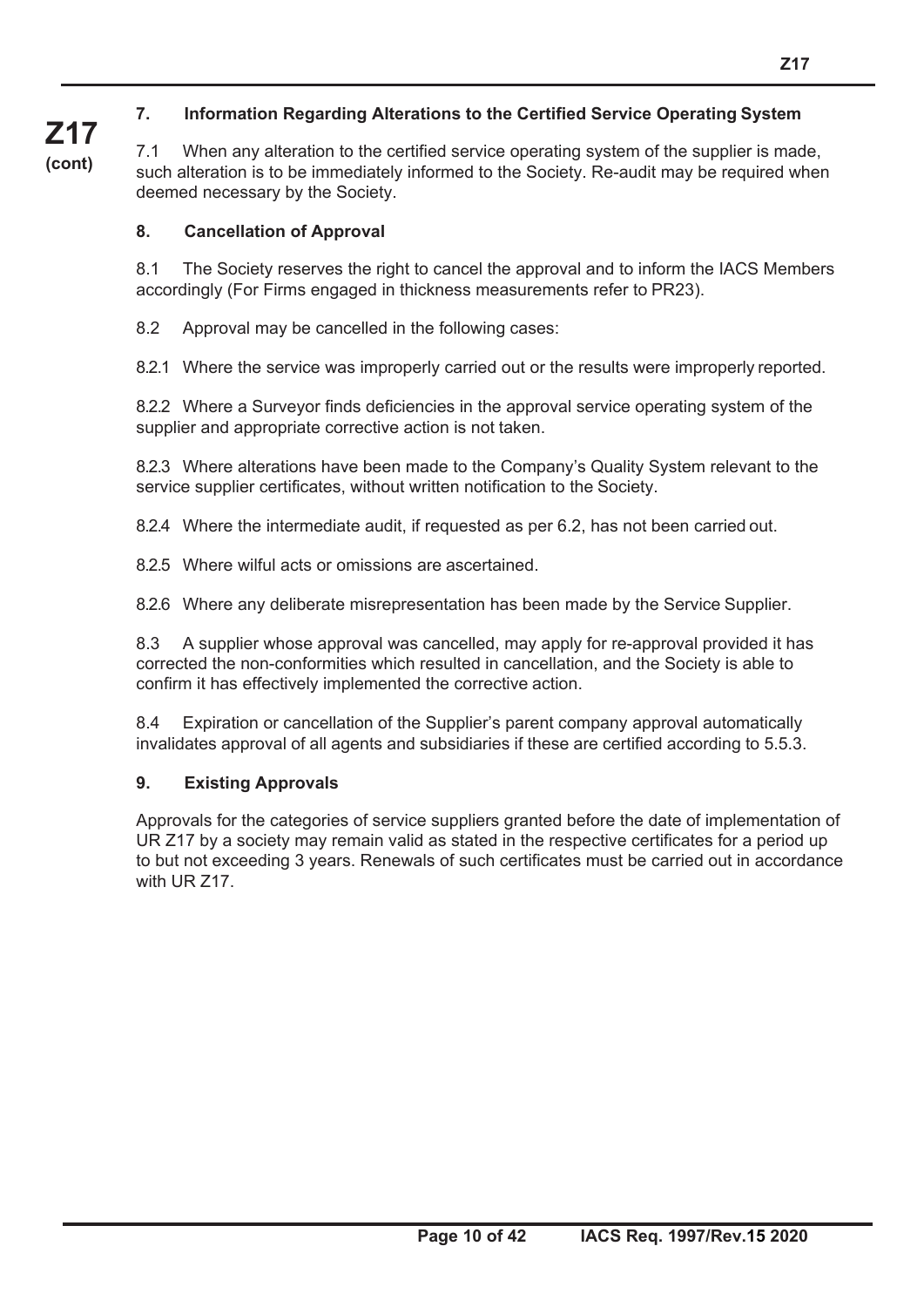#### **ANNEX 1**

### **Special Requirements for Various Categories of Service Suppliers**

#### **1. Firms engaged in thickness measurements on ships or mobile offshore units**

1.1 Extent of engagement – Thickness measurement of structural material of ships or mobile offshore units except

- (1) non-ESP ships less than 500 gross tonnage and
- (2) all fishing vessels.

1.2 Supervisor – The responsible supervisor shall be qualified according to a recognised national or international industrial NDT standard (e.g. EN 473 level II as amended or ISO 9712 level II as amended).

1.3 Operators – The operators carrying out the measurements shall be certified to a recognised national or international industrial standard (e.g. EN 473 level I as amended or ISO 9712 level I as amended) and shall have adequate knowledge of ship structures sufficient to elect a representative position for each measurement.

1.4 Equipment – On coated surfaces, instruments using pulsed echo technique (either with oscilloscope or digital instruments using multiple echoes, single crystal technique) are required. Single echo instruments may be used on uncoated surfaces, which have been cleaned and ground.

1.5 Procedures – Documented work procedures are at least to contain information on inspection preparation, selection and identification of test locations, surface preparation, protective coating preservation, calibration checks, and report preparation and content.

1.6 Reporting – The report shall be based on the guidelines given in UR Z7, UR Z7.1, UR Z7.2, Z10.1, Z10.2, Z10.3, Z10.4 and Z10.5, as relevant.

1.7 Verification – The supplier must have the Surveyor's verification of each separate job, documented in the report by the attending Surveyor(s) signature.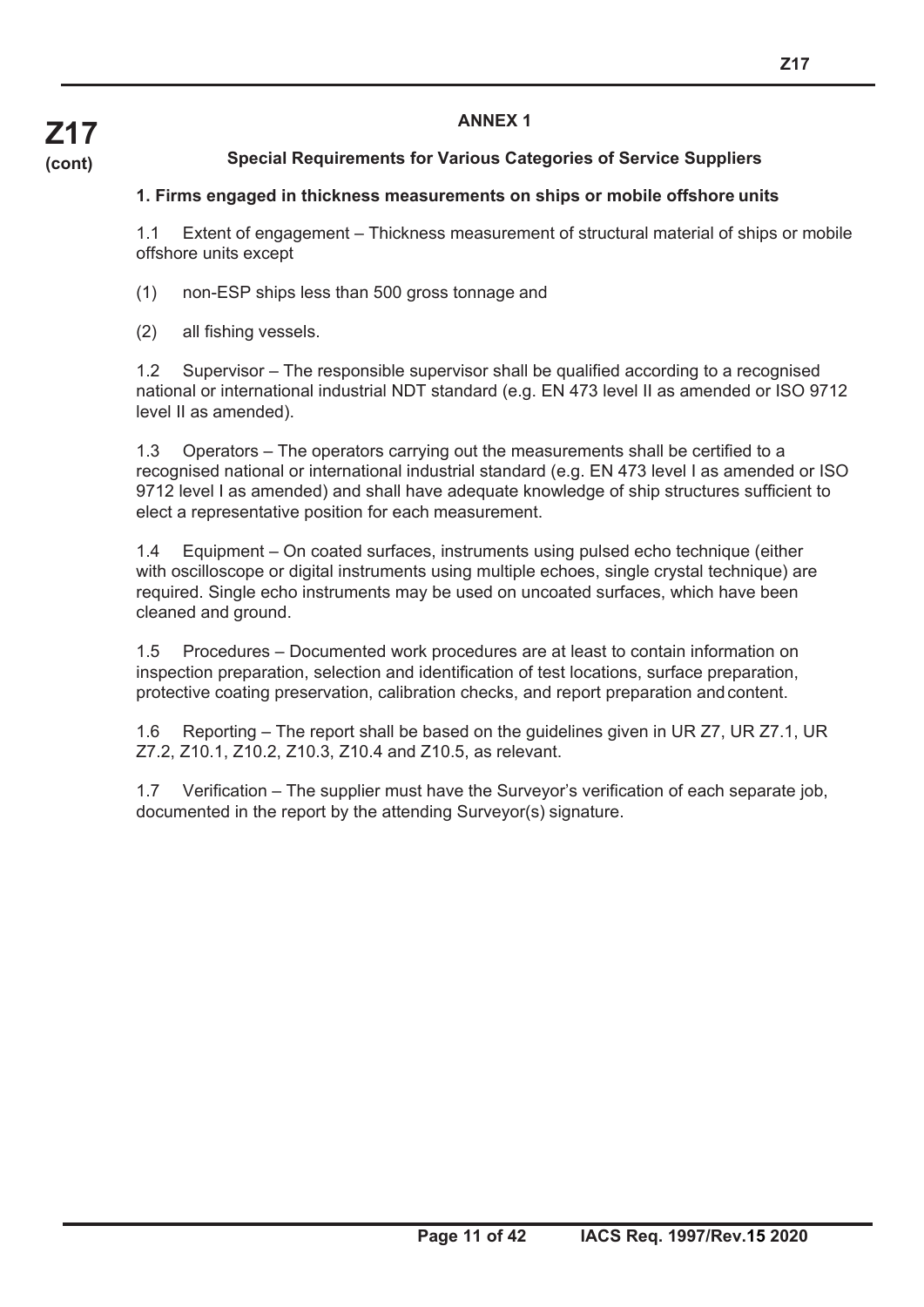#### **2. Firms engaged in tightness testing of closing appliances such as hatches, doors etc. with ultrasonic equipment**

**Z17 (cont)**

2.1 Extent of engagement – Ultrasonic tightness testing of closing appliances such as hatches, doors etc.

- 2.2 Operators The operator is to have the following qualifications:
- Have knowledge of different closing appliances such as hatches, doors etc. including their design, functioning and sealing features
- Have experience with the operation and maintenance of different closing appliances such as hatches, doors etc.
- Be able to document theoretical and practical training onboard in using the ultrasonic equipment specified

2.3 It shall be demonstrated to the Surveyor that the ultrasonic equipment is fit for the purpose of detecting leakages in closing appliances.

2.4 Procedures – The supplier shall have documented work procedures which shall include the manual for the ultrasonic equipment specified, its adjustment, its maintenance, its operation and approval criteria.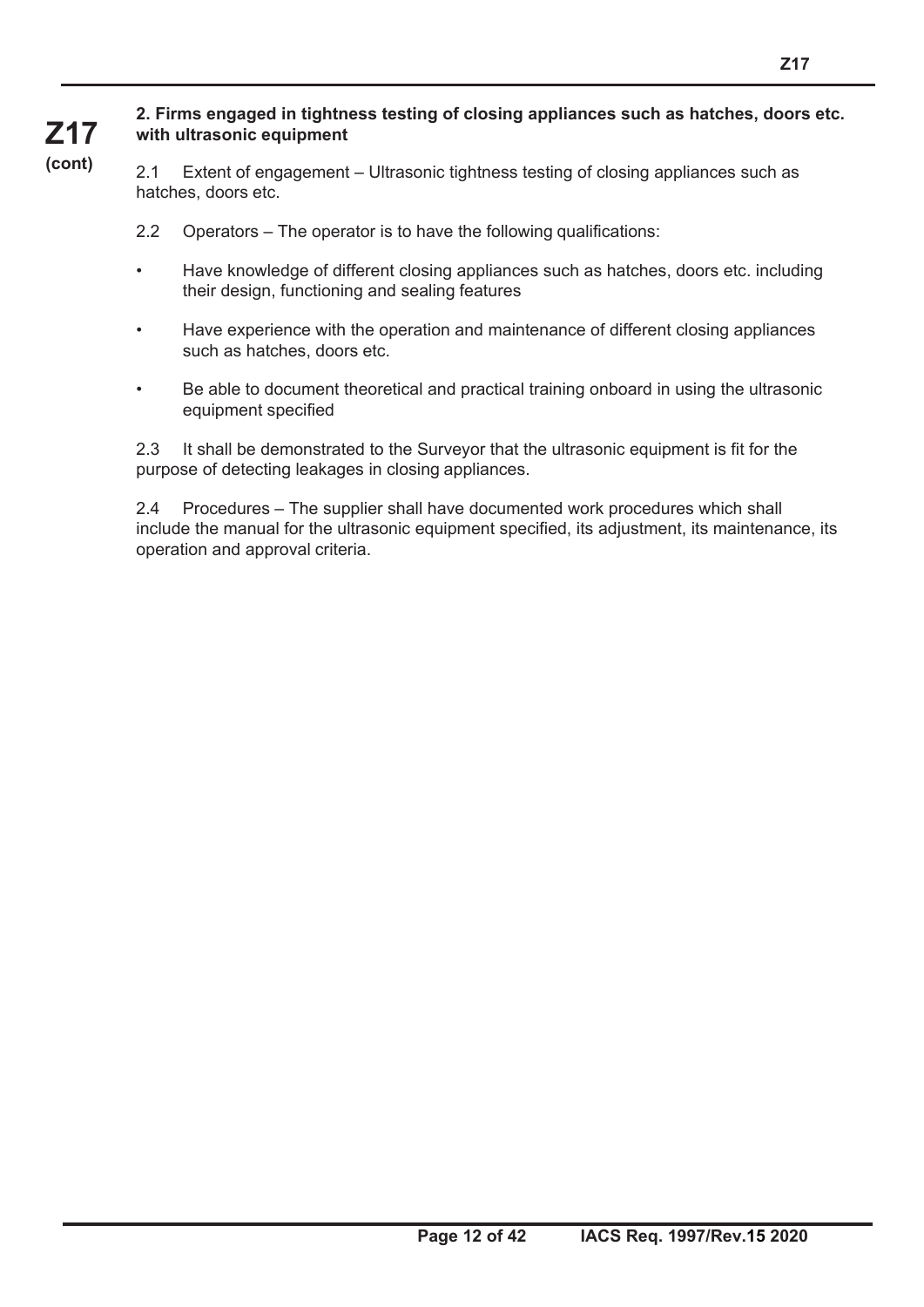#### **3. Firms carrying out an in-water survey on ships and mobile offshore units by diver or Remotely Operated Vehicle (ROV).**

**Z17 (cont)**

3.1 Extent of engagement – In-water survey in lieu of a docking survey and/or the internal hull survey of compartments filled with water on ships and mobile offshore units by diver or Remotely Operated Vehicle (ROV).

3.2 Training of personnel – The supplier is responsible for the qualification of its divers, Remotely Operated Vehicle (ROV) operators and supervisors and for their training in the use of the equipment utilised when carrying out inspection. Knowledge of the following shall be documented:

- Ship's underwater structure and appendages, propeller shaft, propeller, rudder and its bearings, etc.
- Non-destructive testing in accordance with a recognised national or international industrial NDT standard. This requirement only applies if an in-water survey company performs non-destructive testing
- Certification as a thickness measurement firm when conducting thickness measurements under water
- Bearing clearance measurements on rudders and propeller shaft
- Under-water video monitoring with TV-monitors on deck, as well as still picture work
- Operation of under-water communication system
- Any special equipment necessary for the work carried out.

3.3 A plan for training of personnel in the reporting system, minimum Rule requirements for relevant ship or unit types, ship's or unit's underwater structure, measuring of bearing clearances, the recognition of corrosion damage, buckling and deteriorated coatings, etc. shall be included.

#### 3.4 Supervisor

3.4.1 Diving Supervisor – Diving supervisor shall be qualified according to the supplier's general requirements and shall have a minimum of two years' experience as a diver carrying out inspection.

3.4.2 ROV Supervisor – ROV supervisor shall have a minimum of two (2) years of experience conducting inspections with ROVs.

#### 3.5 Diver and Operators

3.5.1 Divers carrying out inspection – The diver carrying out the inspection shall have had at least one year's experience as an assistant diver carrying out inspections (including participation in a minimum of 10 different assignments).

3.5.2 ROV operators- ROV operators shall have at least one year of experience working with ROVs conducting inspections on vessels.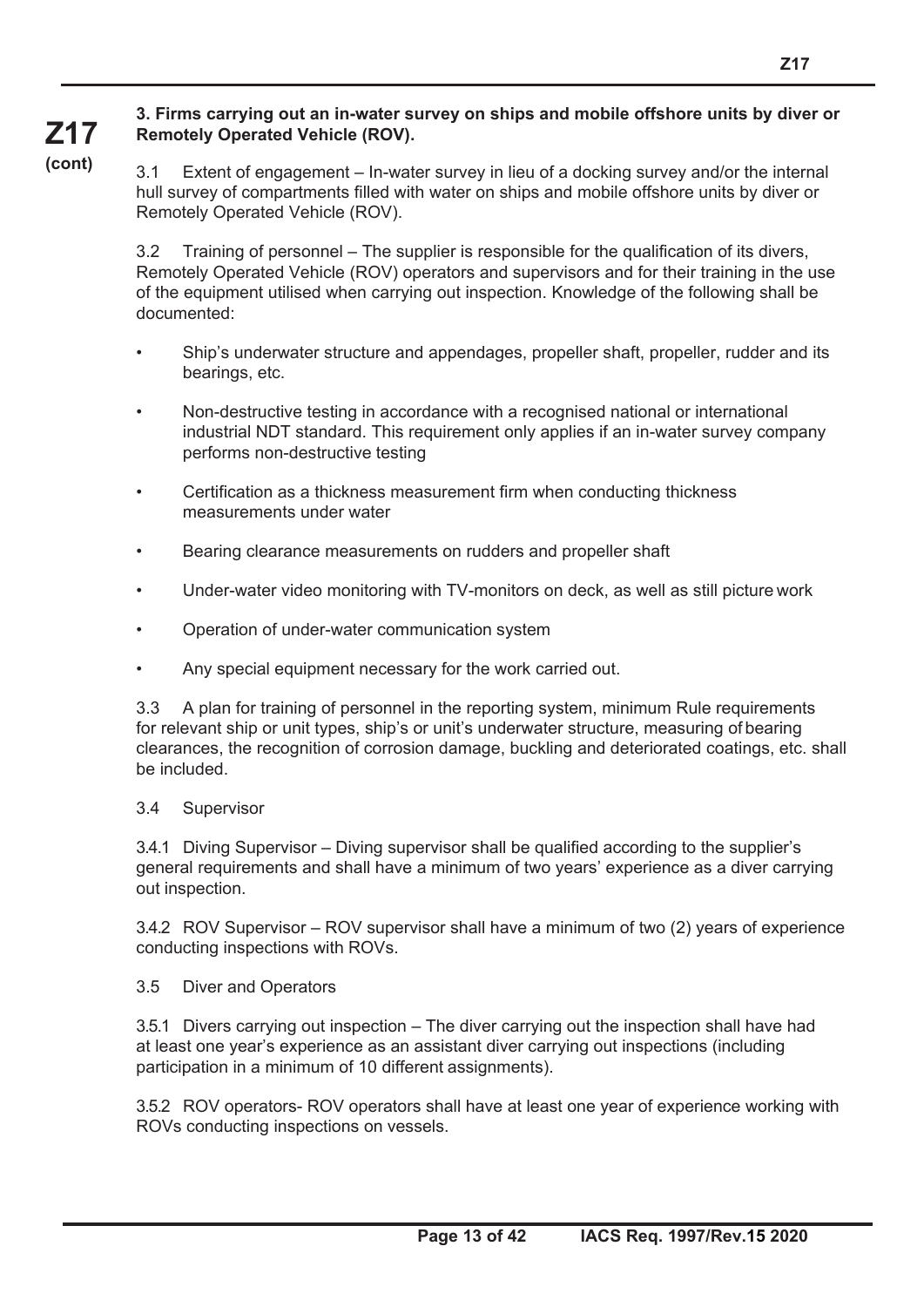3.6 Equipment

**Z17 (cont)**

- 3.6.1 The following shall be available:
	- Closed circuit colour television with sufficient illumination equipment
	- Two-way communication between diver and surface staff
	- Video recording device connected to the closed circuit television
	- Still photography camera
	- Equipment for carrying out thickness gauging, non-destructive testing and measurements, e.g. clearances, indents, etc., as relevant to the work to be performed
	- Equipment for cleaning of the hull

3.6.2 In addition to above 3.6.1, the following shall be available for firms carrying out survey by ROV:

- Remotely Operated Vehicle (ROV)
- Adequate controls or programming for the ROV functions required
- 3.7 Procedures and guidelines

3.7.1 The supplier shall have documented operational procedures and guidelines for how to carry out the inspection and how to handle the equipment. These shall include:

- Two-way communication between diver and surface
- Video recording and closed circuit television operation
- Guidance of the diver along the hull to provide complete coverage of the parts to be inspected

3.7.2 In addition to above 3.7.1, documented operational procedures and guidelines for firms carrying out in-water survey by ROV shall also include:

- Guidance for the operation and maintenance of the Remotely Operated Vehicle, if applicable
- Methods and equipment to ensure the ROV operator can determine the ROV's location and orientation in relation to the vessel.

3.8 Verification – The supplier must have the Surveyor's verification of each separate job, documented in the report by the attending Surveyor(s) signature.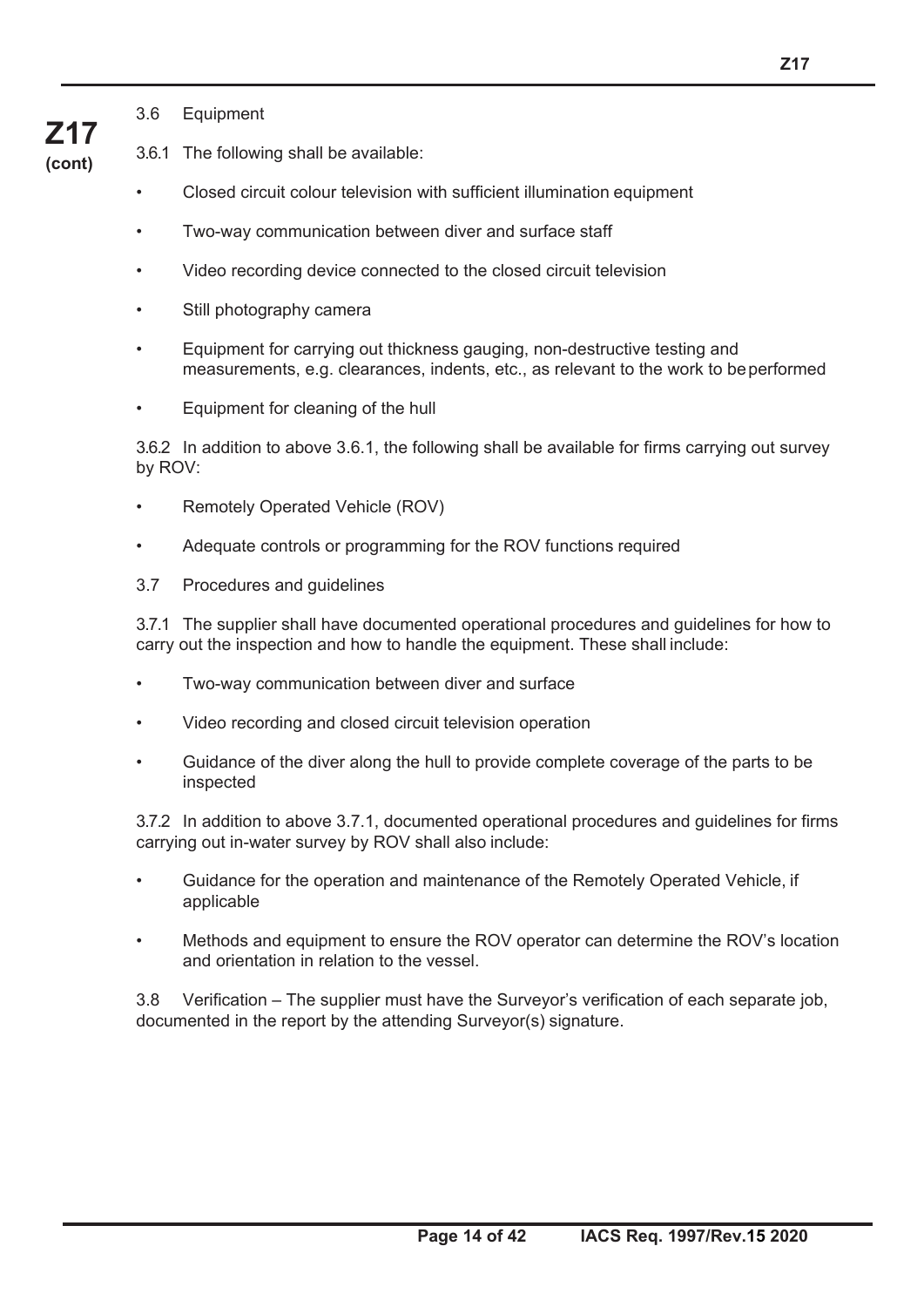#### **Z17 4. Firms engaged in inspection and maintenance of fire extinguishing equipment and systems**

**(cont)**

4.1 Extent of engagement – inspections and maintenance of fire-extinguishing equipment and systems such as fixed fire extinguishing systems, portable fire extinguishers and fire detection and alarm systems.

- 4.2 Extent of Approval
- Service Suppliers are to have professional knowledge of fire theory, fire-fighting and fireextinguishing appliances sufficient to carry out the maintenance and/or inspections, and to make the necessary evaluations of the condition of the equipment
- In demonstrating professional knowledge, Service Suppliers are to have an understanding of the various types of fires and the extinguishing media to be used on them
- For fixed fire-extinguishing systems, Service Suppliers are to demonstrate an understanding of the principles involved with gas, foam, deluge, sprinkler and watermist systems, as relevant for the approval being sought
- 4.3 Procedures
- Service Suppliers are to have documented procedures and instructions on how to carry out the servicing of the equipment and/or system. These are to either contain or make reference to the Manufacturer's servicing manuals, servicing bulletins, instructions and training manuals, as appropriate, and to international requirements
- Additionally they are to make reference to any requirements (e.g. what markings should be appended to the equipment/system)
- 4.4 Reference Documents The Service Supplier is to have access to the following documents:
- Manufacturer's servicing manuals, servicing bulletins, instructions and training manuals, as appropriate
- Type Approval certificates showing any conditions that may be appropriate during the servicing and/or maintenance of fire-extinguishing equipment and systems
- SOLAS, MSC.1/Circular.1318 (Guidelines for the Maintenance and Inspections of Fixed Carbon Dioxide Fire-Extinguishing Systems), International Code for Fire Safety Systems (FSS Code), ISO 6406 (Periodic inspection and testing of seamless steel gas cylinders), and any documentation specified in the authorisation or license from the equipment manufacturer
- MSC/Circ.670 (Guidelines for the Performance and Testing Criteria and Surveys of High Expansion Foam Concentrates for fixed Fire-Extinguishing Systems)
- MSC/Circ.798 (Guidelines for the Performance and Testing Criteria and Surveys of Medium Expansion Foam Concentrates for fixed Fire-Extinguishing Systems)
- MSC/Circ.799 ((Guidelines for the Performance and Testing Criteria and Surveys of Expansion Foam Concentrates for fixed Fire-Extinguishing Systems of Chemical Tankers)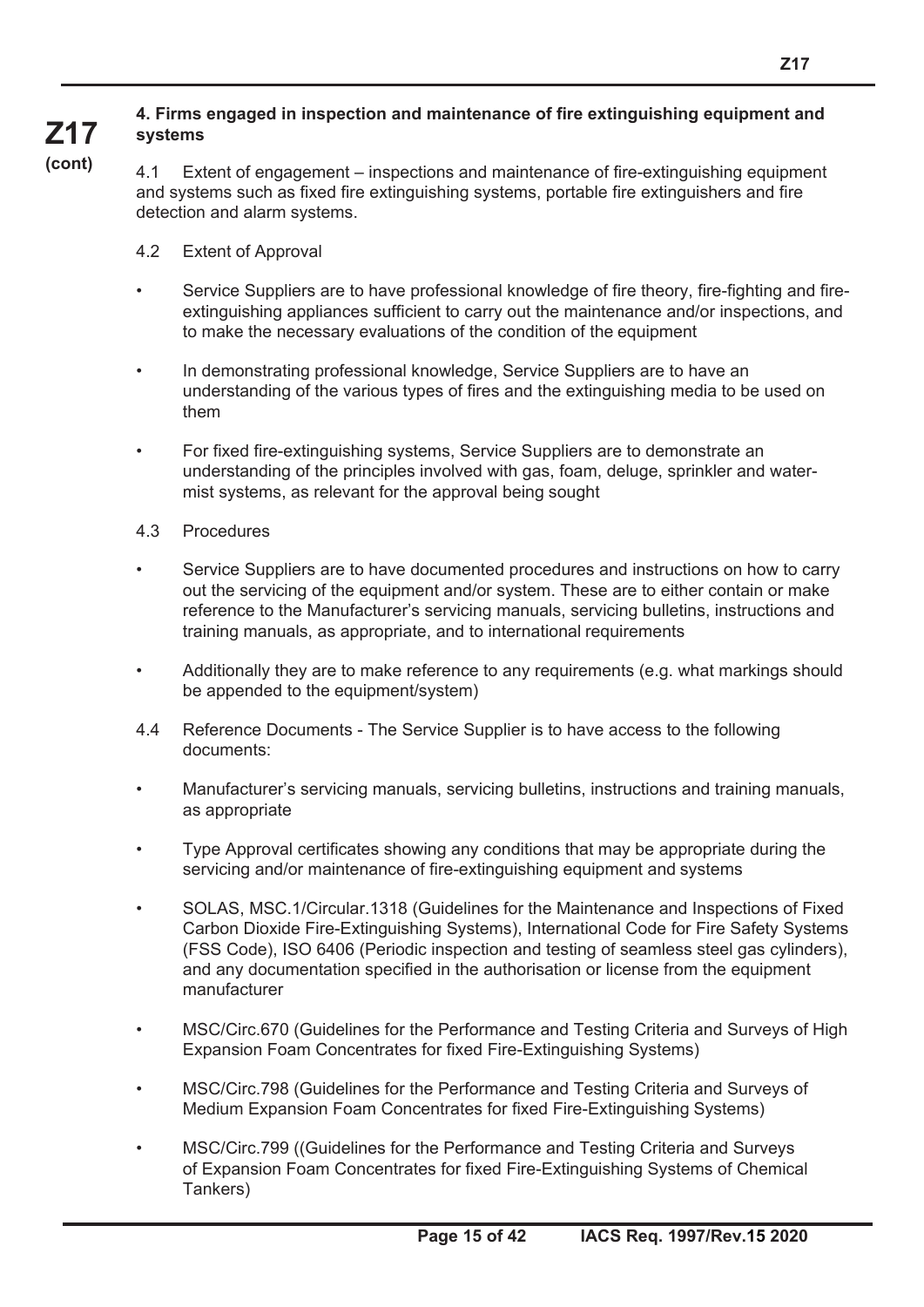**Z17** • MSC.1/Circ.1312 (Revised Guidelines for the Performance and Testing Criteria and Surveys of Foam Concentrates for fixed Fire-Extinguishing Systems as corrected by MSC/Circ.1312/Corr.1)

**(cont)**

- MSC.1/Circ.1432 (Revised Guidelines for the maintenance and Inspection of Fire Protection Systems and Appliances)
- IMO Res. A. 951(23) Improved guidelines for marine portable fire extinguishers
- MSC.1/Circ.1370 Guidelines for the design, construction and testing of fixed hydrocarbon gas detection systems
- Guidelines adopted by IMO for fire extinguishing equipment and systems specifically intended for service by service suppliers
- 4.5 Equipment and Facilities
- 4.5.1 General Requirements
- If Service Suppliers undertake shore-based inspecting and maintenance, they should maintain and implement procedures for workshop cleanliness, ventilation and arrangement, with due cognisance of the spares and extinguishing media being stored, to ensure safe and effective working procedures
- Service Suppliers undertaking inspecting and maintenance of equipment and systems onboard are to provide the appropriate facilities to either complete the work onboard or remove the necessary items to their workshops

#### 4.5.2 Equipment

Sufficient and appropriate spares and tools are to be available as applicable, which should include:

- Various scales to weigh items
- Means to hydrostatically pressure test components/systems/storage bottles
- Liquid/gas, flow meters, as appropriate
- Pressure gauges or manometers
- In the cases of foam concentrates and portable fire-extinguishers, chemical analysis equipment and a testing bay, respectively; and
- Specific equipment/spares as may be specified by Manufacturer
- Level measuring equipment for bottles
- Recharging facilities for pressurized bottles, extinguishers and cartridges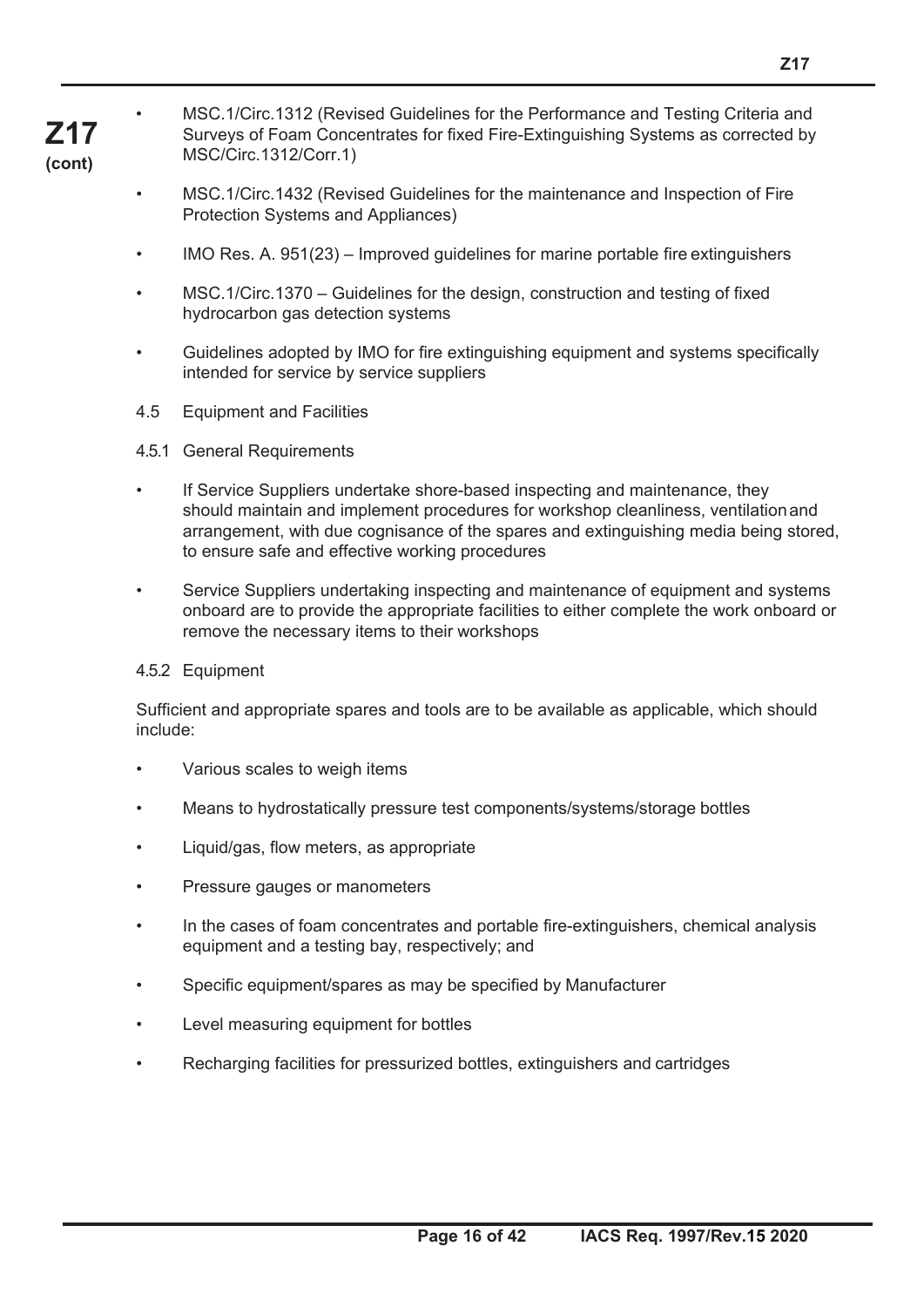#### **5. Firms engaged in servicing inflatable liferafts, inflatable lifejackets, hydrostatic release units, inflatable rescue boats, marine evacuation systems**

**(cont)**

**Z17**

- 5.1 Extent of engagement
	- Servicing of inflatable liferafts, inflatable lifejackets, hydrostatic release units and/or inflatable rescue boats
	- Servicing of marine evacuation systems

5.2 Equipment and facilities – IMO Res. A.761(18) as amended by MSC.55(66) gives recommendations on conditions for the approval of servicing stations for inflatable liferafts which shall be observed as relevant. Where inflatable liferafts are subject to extended service intervals, MSC.1/Circ.1328 should also be followed.

5.3 Procedures and instructions – The supplier shall have documented procedures and instructions for how to carry out service of equipment. Where inflatable liferafts are subject to extended service intervals in accordance with the requirements of SOLAS Regulation III/20.8.3, MSC.1/Circ.1328 should be followed in addition to Resolution A.761(18) as amended by MSC.55(66).

5.4 The supplier shall provide evidence that it has been authorised or licensed to service the particular makes and models of equipment for which approval is sought by the equipment's manufacturer.

5.5 Reference Documents - The Service Supplier is to have access to the following documents:

- IMO Resolution A.761(18) Recommendation on Conditions for the Approval of Servicing Stations for Inflatable Liferafts - (adopted on 4 November 1993), amended by Resolution MSC.55(66)
- IMO Resolution MSC.55(66)
- IMO MSC.1/Circ.1328 Guidelines for the Approval of Inflatable Liferafts Subject to Extended Service Intervals Not Exceeding 30 Months
- Manufacturer's servicing manuals, servicing bulletins, instructions and training manuals, as appropriate
- Type Approval certificates, showing any conditions that may be appropriate during the servicing and/or maintenance of inflatable liferafts, inflatable rescue boats, inflatable lifejackets, and hydrostatic release units
- LSA code/Chap.IV, 1995 SOLAS Conference Resolution 4 regarding marine evacuation systems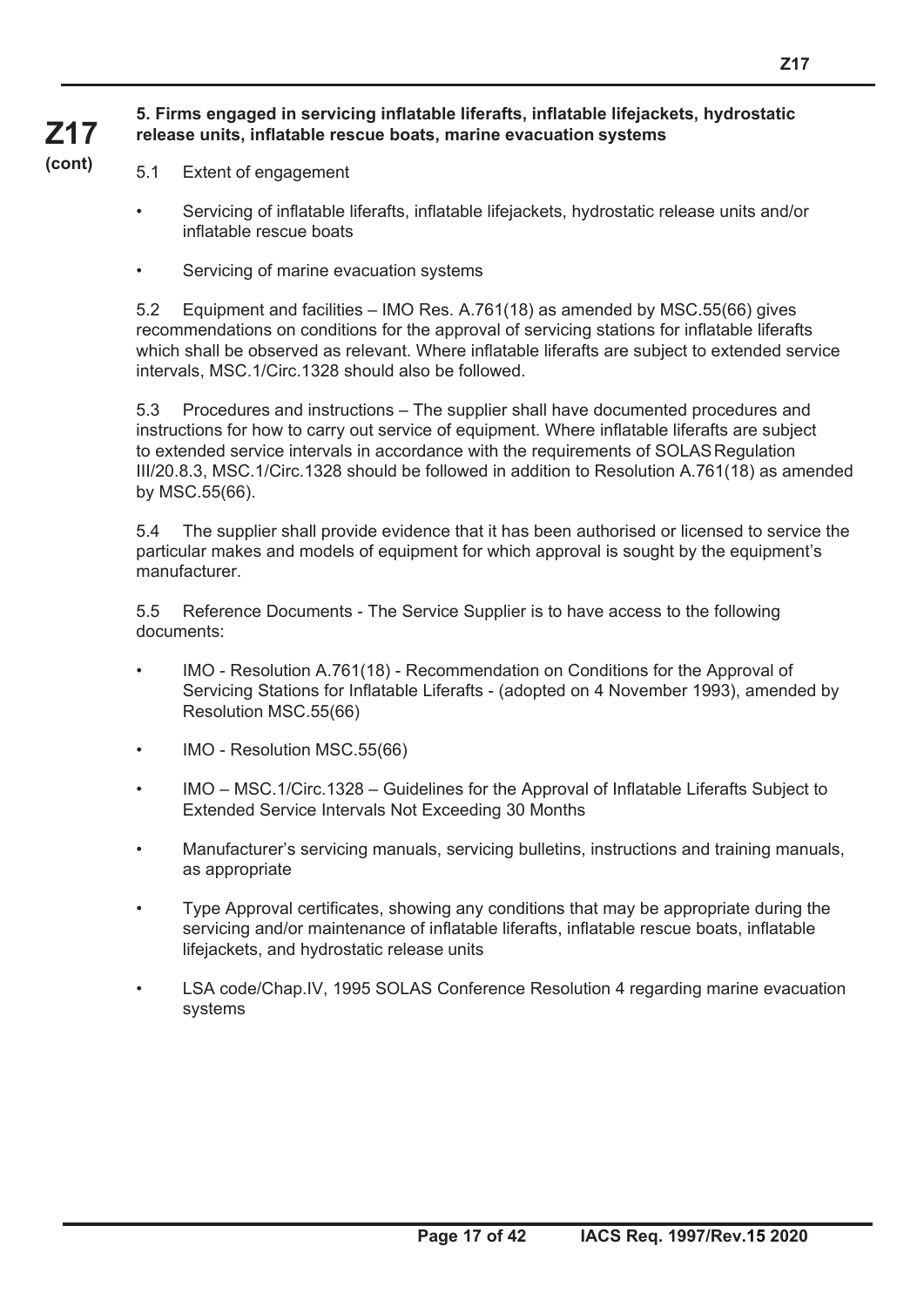#### **6. Firms engaged in inspections and testing of radio communication equipment**

#### 6.1 Extent of engagement

- Surveys, inspection, testing, and/or measurement of radio equipment aboard ships or mobile offshore units for compliance with SOLAS regulations
- Annual testing of 406 MHz satellite EPIRBs for compliance with SOLAS Regulation IV/15.9
- The principles of this section also apply to Service Suppliers involved in inspection, performance testing and maintenance of Automatic Identification Systems (AIS).The Service Supplier is to be familiar with the equipment with which it will be involved, such as being a service agent for the equipment manufacturer
- 6.2 Reference documents The supplier shall have access to the following documents:
- SOLAS 1974 as amended
- IMO Res.MSC.349(92): Code for Recognized Organizations (RO Code).
- MSC/Circ.1040/Rev.1 Guidelines on Annual Testing of 406 MHZ Satellite EPIRBs
- MSC.1/Circ.1252 Guidelines on Annual Testing of the Automatic Identification System (AIS)
- SN/Circ.227, SN/Circ.227/Corr.1 and 245 Guidelines for the Installation of a Shipborne Automatic Identification System (AIS) and amendments thereto
- **ITU Radio Regulations**
- IMO Performance Standards for the equipment for which the Service Supplier is approved
- Flag State Administration requirements
- Relevant parts, if any, of the Society's Rules and Guidelines

6.3 Supervisor – The supervisor shall have a minimum two years education from a technical school, experience as inspector, and should preferably hold a General Operator's Certificate (GOC) or a GMDSS Radioelectronic Certificate (REC), recognised by the ITU, to operate or test radio transmitters. He should be aware of any local conditions for radio signal propagation, of regional radio stations and their facilities, and of the GMDSS infrastructure.

6.4 Radio inspector – The inspector carrying out the inspection shall have passed the internal training of the supplier in Radiotelephony, GMDSS, and initial and renewal surveys, as applicable. The inspector shall also have at least one year's technical school training or as alternative hold evidence that he followed a technical course approved by the relevant Administration, at least one year's experience as an assistant radio inspector and should preferably hold an appropriate National Radio Operators Certificate, recognised by the ITU, such as a GMDSS General Operator's Certificate (GOC) or a GMDSS Radioelectronic Certificate (REC). He should be aware of any local conditions for radio signal propagation, of regional radio stations and their facilities, and of the GMDSS infrastructure.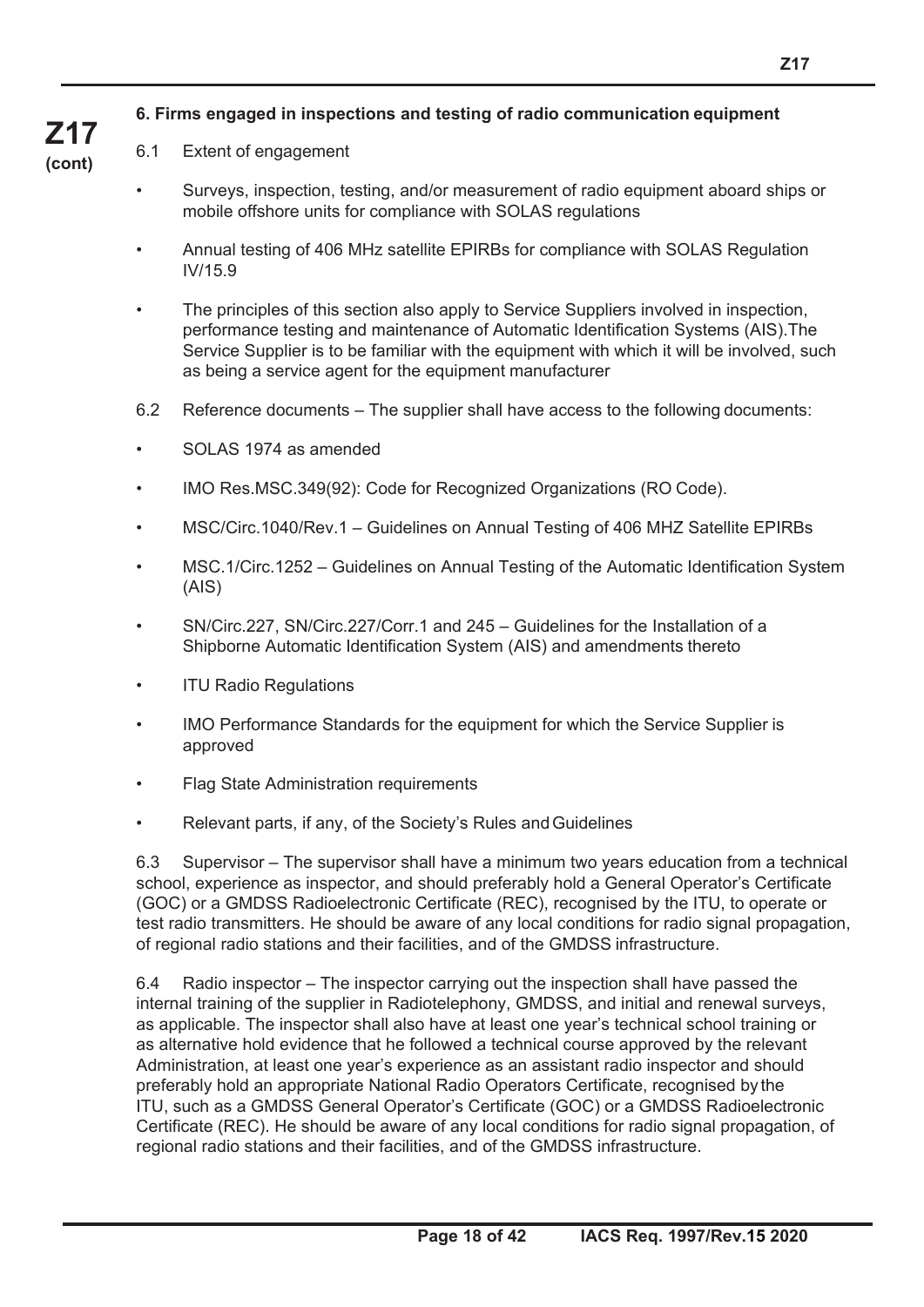#### 6.5 Equipment and facilities

6.5.1 The supplier shall have the major and auxiliary equipment required for correctly performing the inspection. A record of the equipment used shall be kept. The record shall contain information on manufacturer and type of equipment, and a log of maintenance and calibrations.

6.5.2 A standard which is relevant to the radio equipment to be tested shall be available for the equipment and shall be cited in the inspection report.

6.5.3 For equipment employing software in conjunction with the testing/examination, this software shall be fully described and verified.

6.6 Minimum required instruments:

- Equipment for measuring frequency, voltage, current and resistance
- Equipment for measuring output and reflect effect on VHF and MF/HF
- Equipment for measuring modulation on MF/HF and VHF (AM, FM, PM)
- Acid tester for checking specific gravity of lead batteries
- Tester for checking of correct output from Free-Float Satellite EPIRB
- Equipment for testing the performance of Automatic Identification Systems (AIS)

6.7 Procedures and instructions – The supplier shall have documented procedures and instructions for how to carry out testing and examination of radio equipment. Procedures and instructions for operating each item of the testing/inspection equipment shall also be kept and be available at all times.

## **Z17 (cont)**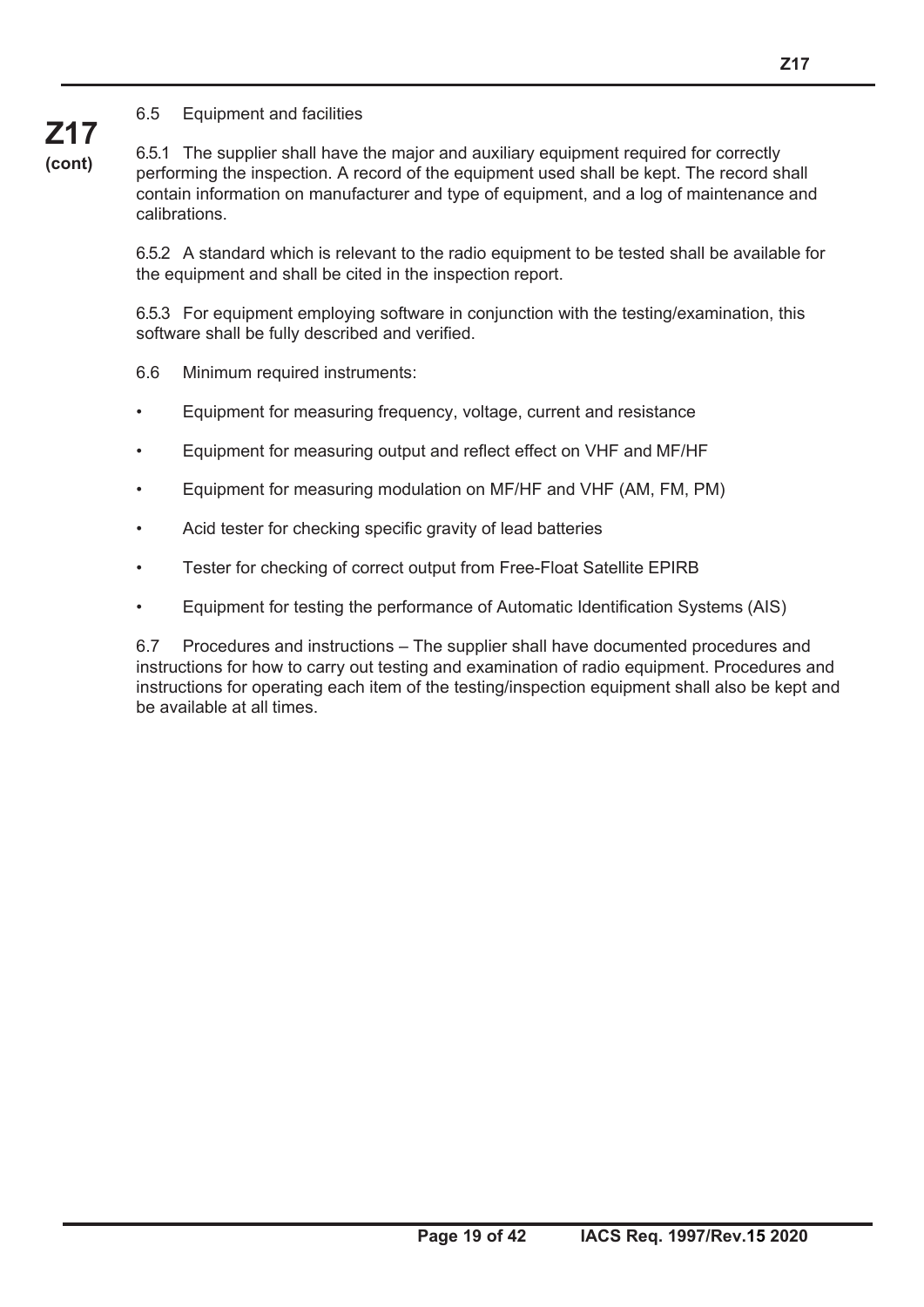#### **Z17 7. Firms engaged in inspections and maintenance of self contained breathing apparatus**

**(cont)**

7.1 Extent of Engagement - inspections and maintenance of self-contained breathing apparatus, Emergency Escape Breathing Devices (EEBD)

- 7.2 Extent of Approval
- The supplier shall document and demonstrate that it has knowledge of the equipment and systems sufficient to carry out the inspections and testing of self-contained breathing apparatus to identify standards and to make the necessary evaluation of the condition of the equipment
- In demonstrating professional knowledge, Service Suppliers are to have an understanding of the operational requirements involved with self-contained breathing apparatus and how these are to be maintained
- Additionally, Service Suppliers are to demonstrate the necessary safety requirements applicable to such equipment
- 7.3 Procedures
- Service Suppliers are to have documented procedures and instructions on how to carry out the servicing of the equipment and/or system. These are to either contain or make reference to the Manufacturer's servicing manuals, servicing bulletins, instructions and training manuals, as appropriate
- Additionally they are to make reference to any requirements (e.g. what markings should be appended to the equipment/system) and how they should be applied

7.4 Reference Documents - The Service Supplier is to have access to the following documents:

- Manufacturers' servicing manuals, servicing bulletins, instructions and training manuals, as appropriate
- Type Approval certificates showing any conditions which may be appropriate during the servicing and/or maintenance of self-contained breathing apparatus
- 7.5 Equipment and Facilities
- 7.5.1 General Requirements
- If Service Suppliers undertake shore-based inspecting and maintenance, they should maintain and implement procedures for workshop cleanliness, ventilation and arrangement, with due cognisance of the spares and pressurised bottles being stored, to ensure safe and effective working procedures
- Service Suppliers undertaking inspecting and maintenance of equipment and systems onboard are to provide the appropriate facilities to either complete the work onboard or remove the necessary items to their workshops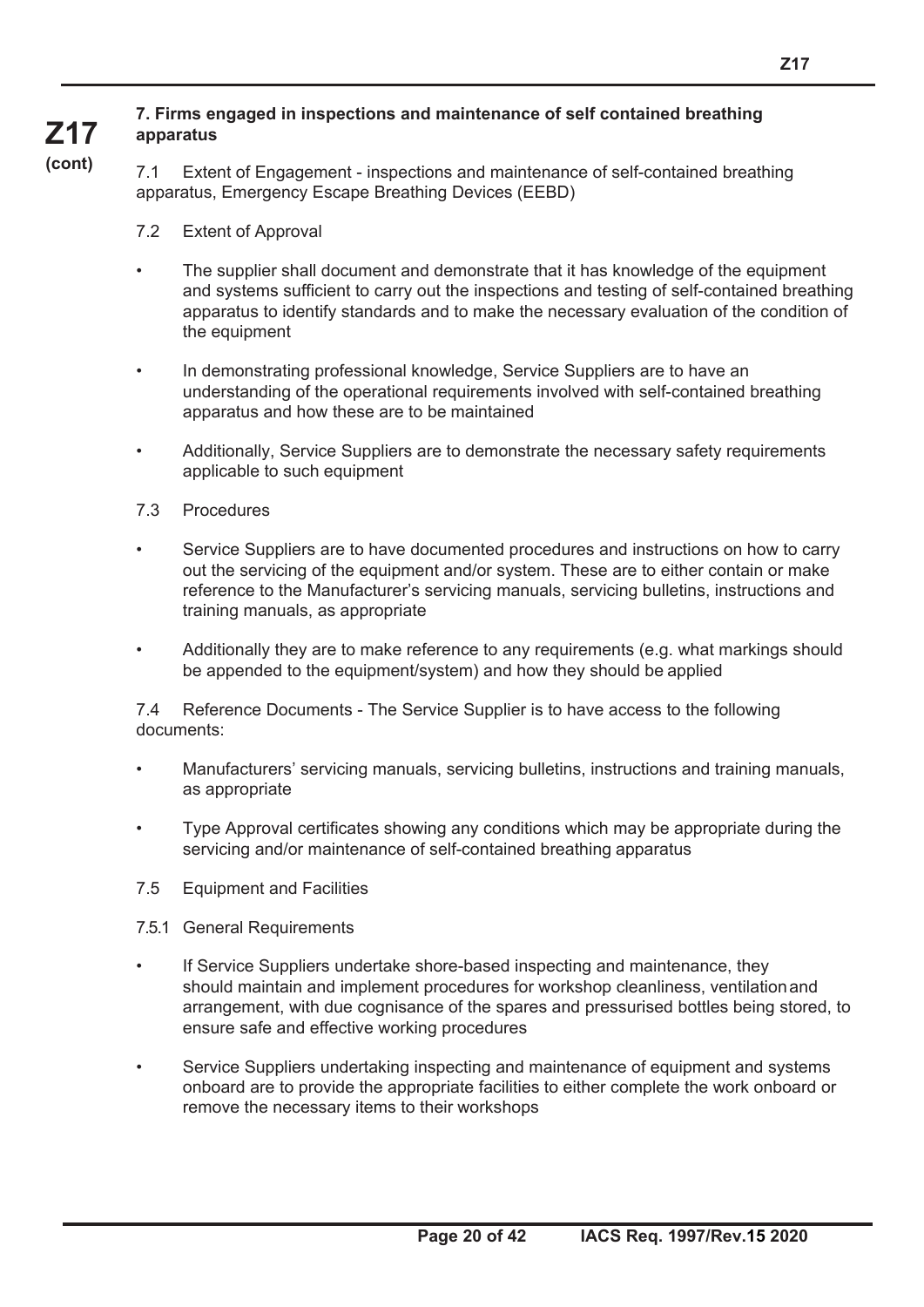#### 7.5.2 Equipment

**Z17 (cont)**

• Sufficient and appropriate spares and tools are to be available for repair, maintenance and servicing of self-contained breathing apparatus in accordance with the requirements of the Manufacturers

- These are to include, as required by the self-contained breathing apparatus equipment and/or systems:
	- Various scales to weigh items
	- Means to hydrostatically pressure test components/systems/storage bottles
	- Flow meters; and
	- Pressure gauges or manometers
	- Equipment for checking air quality
	- Recharging facilities for breathing apparatus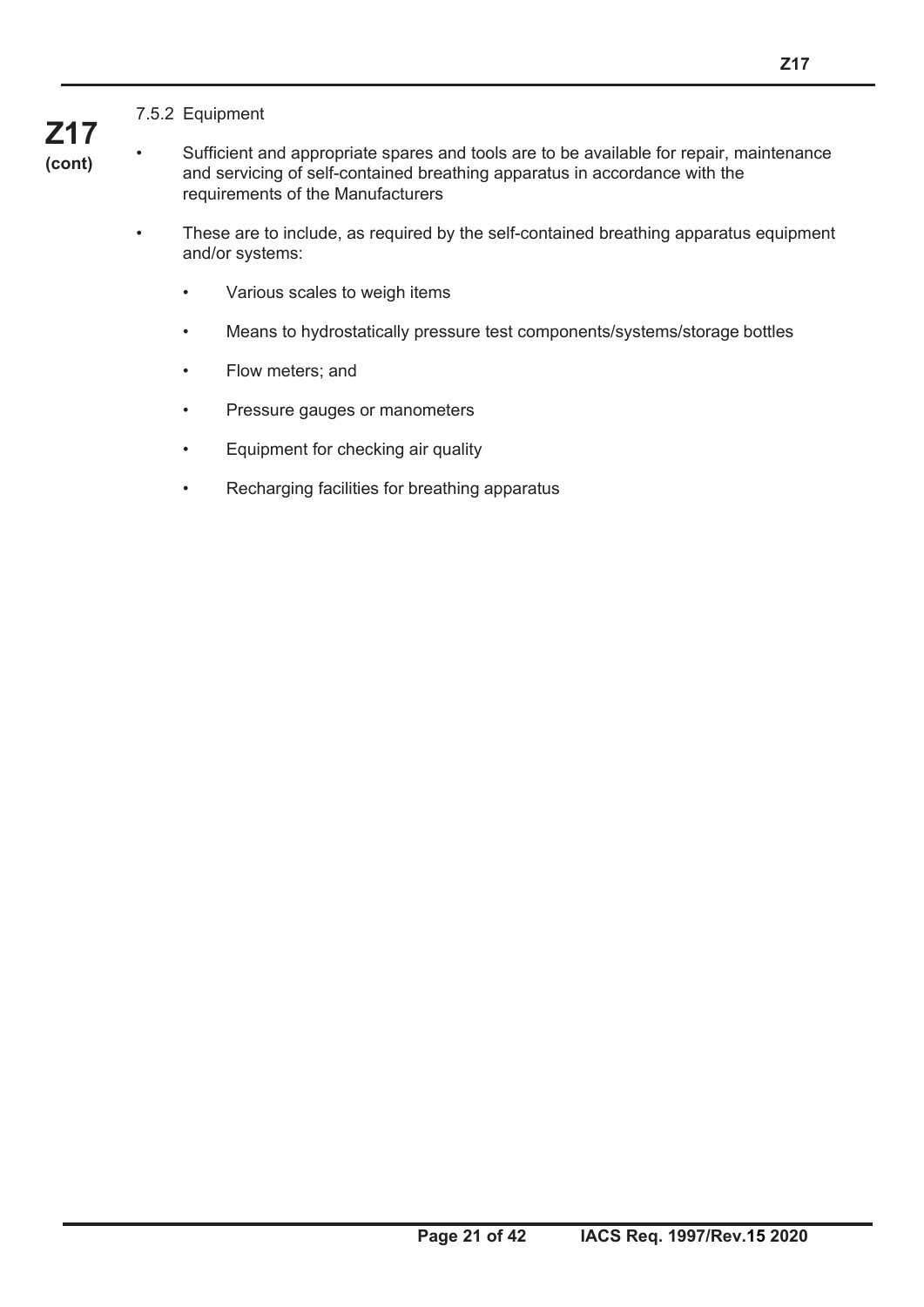#### **8. Firms engaged in examination of Ro-Ro ships bow, stern, side and inner doors**

8.1 Extent of engagement - inspection of securing and locking devices, hydraulic operating system, electric control system for the hydraulics, electric indicator systems, and supporting, securing and locking devices and tightness testing.

8.2 The supplier is to be certified to the most current version of ISO 9000 series.

8.3 Supervision - In addition to 5.2.3, the requirement to have had a minimum of two years experience as operator/technician/inspector within the activity, a Supervisor is to have a minimum two years related education from a technical school.

8.4 Training of personnel - Operators carrying out Non-Destructive Examination (NDE) are to be qualified to a recognised National or International Standard for the methods used.

8.5 Reference documents - The supplier shall have access to the following reference documents:

- IMO International Convention on the Safety of Life at Sea (SOLAS) 74/78, as amended
- ISO 9002:1994 Quality systems Model for quality assurance in production, installation and servicing
- UR Z24 Survey Requirements for Shell and Inner Doors of Ro-Ro ships, or its equivalent, by the relevant class society
- 8.6 Required Equipment

**Z17 (cont)**

- 8.6.1 For Inspection of Supporting Securing and Locking Devices, Hinges and Bearings:
- Equipment for measuring clearances (i.e. feeler gauges, vernier calipers, micrometers).
- Non-destructive examination (i.e. dye penetrant, magnetic particle inspection)
- 8.6.2 For Tightness Testing:
- Ultrasonic leak detector or equivalent
- 8.6.3 For Inspection of Hydraulic Operating System:
- Pressure gauges
- Particle counter for analysing the quality of hydraulic fluid
- 8.6.4 For Inspection of Electric Control System and Indication System:
- Digital multi-meter
- Earth fault detector
- 8.7 Procedures and Instructions

8.7.1 The supplier shall have access to drawings and documents, including the Operating and Inspection Manual.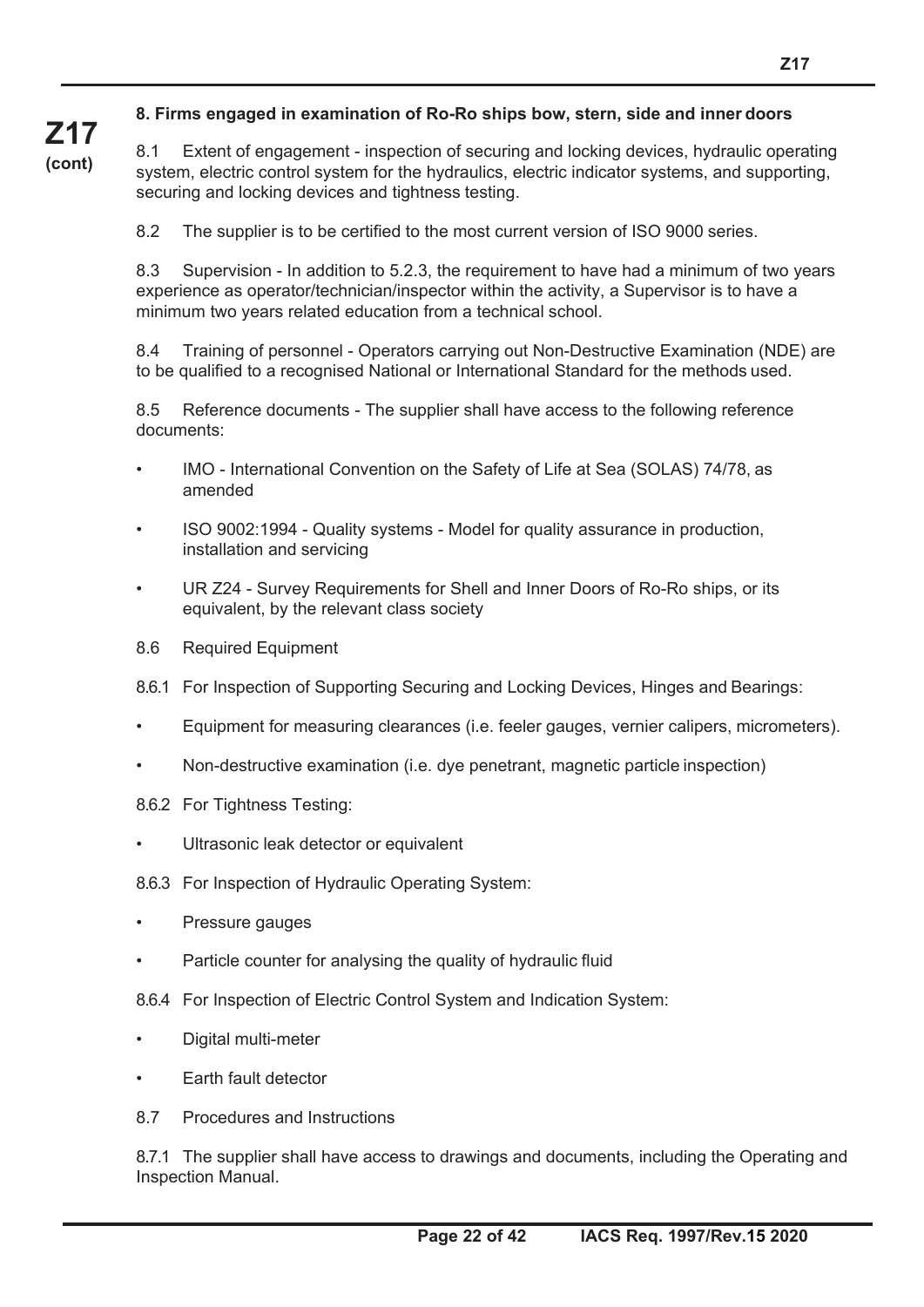**Z17 (cont)** 8.7.3 The supplier should use, complete and sign a checklist which has been found acceptable by the classification society.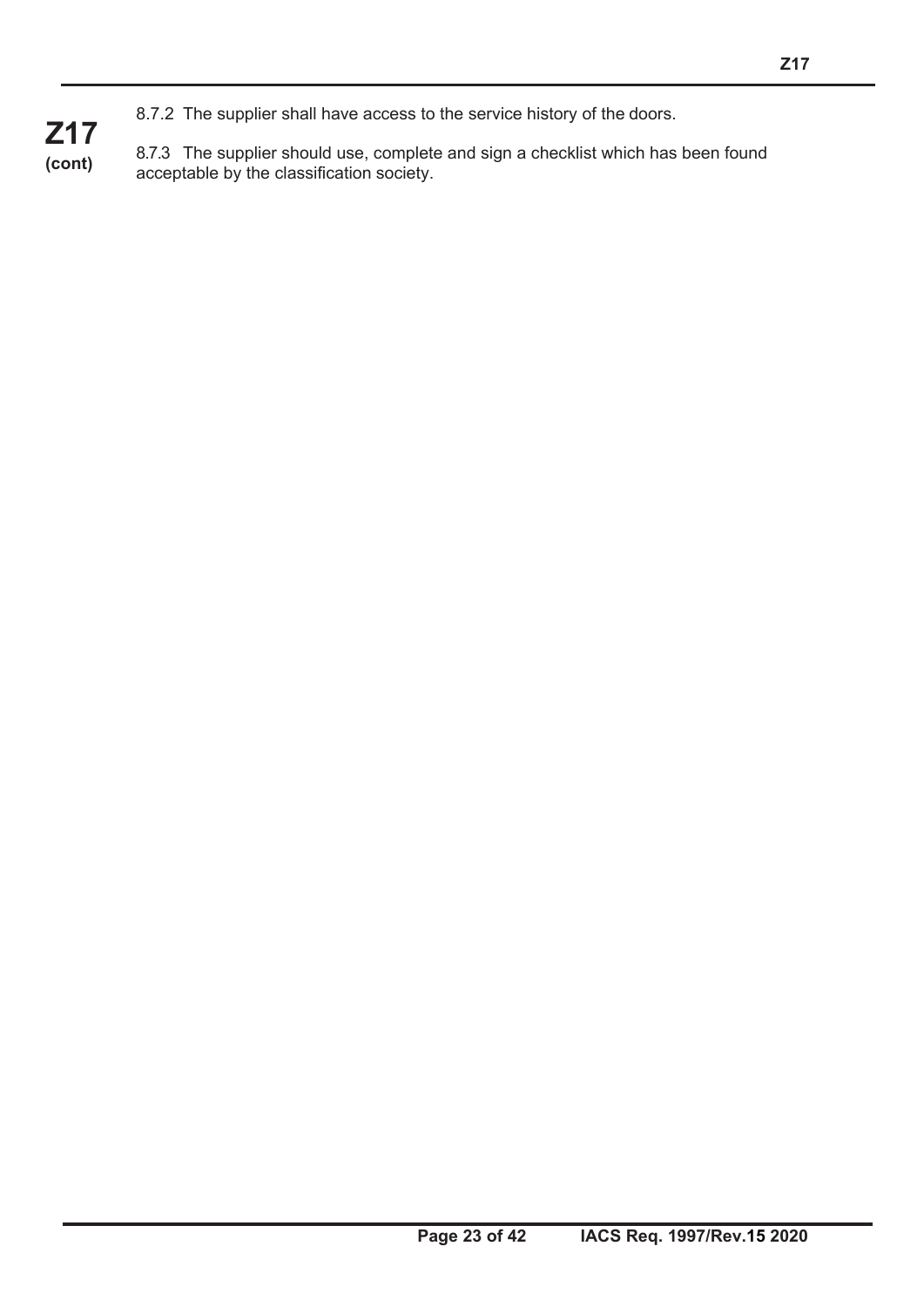#### **9. Firms engaged in annual performance testing of Voyage Data Recorders (VDR) and simplified Voyage Data Recorders (S-VDR)**

**(cont)**

**Z17**

9.1 Extent of engagement – Testing and servicing of Voyage Data Recorders (VDR) and Simplified Voyage Data Recorders (S-VDR) in accordance with SOLAS Chapter V Regulation 18.8 and IMO - MSC.1/Circular.1222 - Guidelines on Annual Testing of Voyage Data Recorders (VDR) and Simplified Voyage Data Recorders (S-VDR), as applicable.

#### 9.2 Extent of Approval

9.2.1 The supplier shall provide evidence that he has been authorised or licensed by the equipment's manufacturer to service the particular makes and models of equipment for which approval is sought.

9.2.2 Where the Service Supplier is also the Manufacturer of the Voyage Data Recorder (VDR) or Simplified Voyage Data Recorder (S-VDR) and has elected to apply IMO - MSC.1/Circular.1222 - Guidelines on Annual Testing of Voyage Data Recorders (VDR) and Simplified Voyage Data Recorders (S-VDR) in its entirety for the purpose of acting as a Service Supplier engaged in annual performance testing, the following is to apply:

- The Manufacturer is responsible for appointing Manufacturer's Authorised Service Stations to carry out annual performance testing
- The Manufacturer is required to be an Approved Service Supplier and is to satisfy the requirements for Service Suppliers engaged in annual performance testing of Voyage Data Recorders (VDR) and Simplified Voyage Data Recorders (S-VDR), as applicable
- The Manufacturer's Authorised Service Station is not required to be an Approved Service Supplier
- The Manufacturer is to demonstrate that IMO MSC.1/Circular.1222 Guidelines on Annual Testing of Voyage Data Recorders (VDR) and Simplified Voyage Data Recorders (S-VDR) is applied in its entirety
- 9.3 Procedures

9.3.1 The Service Supplier shall have documented procedures and instructions.

9.3.2 Where the Service Supplier is also the Manufacturer of the Voyage Data Recorder (VDR) or Simplified Voyage Data Recorder (S-VDR) and has selected to apply IMO - MSC.1/ Circular.1222 - Guidelines on Annual Testing of Voyage Data Recorders (VDR) and Simplified Voyage Data Recorders (S-VDR) in its entirety for the purpose of acting as a Service Supplier engaged in annual performance testing, the following is to apply:

- The Manufacturer is to have documented procedures for the assessment and authorisation of Manufacturer's Authorised Service Stations who carry out annual performance testing
- The Manufacturer is to have documented procedures for the review of Manufacturer's Authorised Service Stations annual performance test reports, analysis of the Voyage Data Recorder (VDR) and Simplified Voyage Data Recorder (S-VDR) 12 hour log and the issue of annual performance test certificates to the Owner/Operator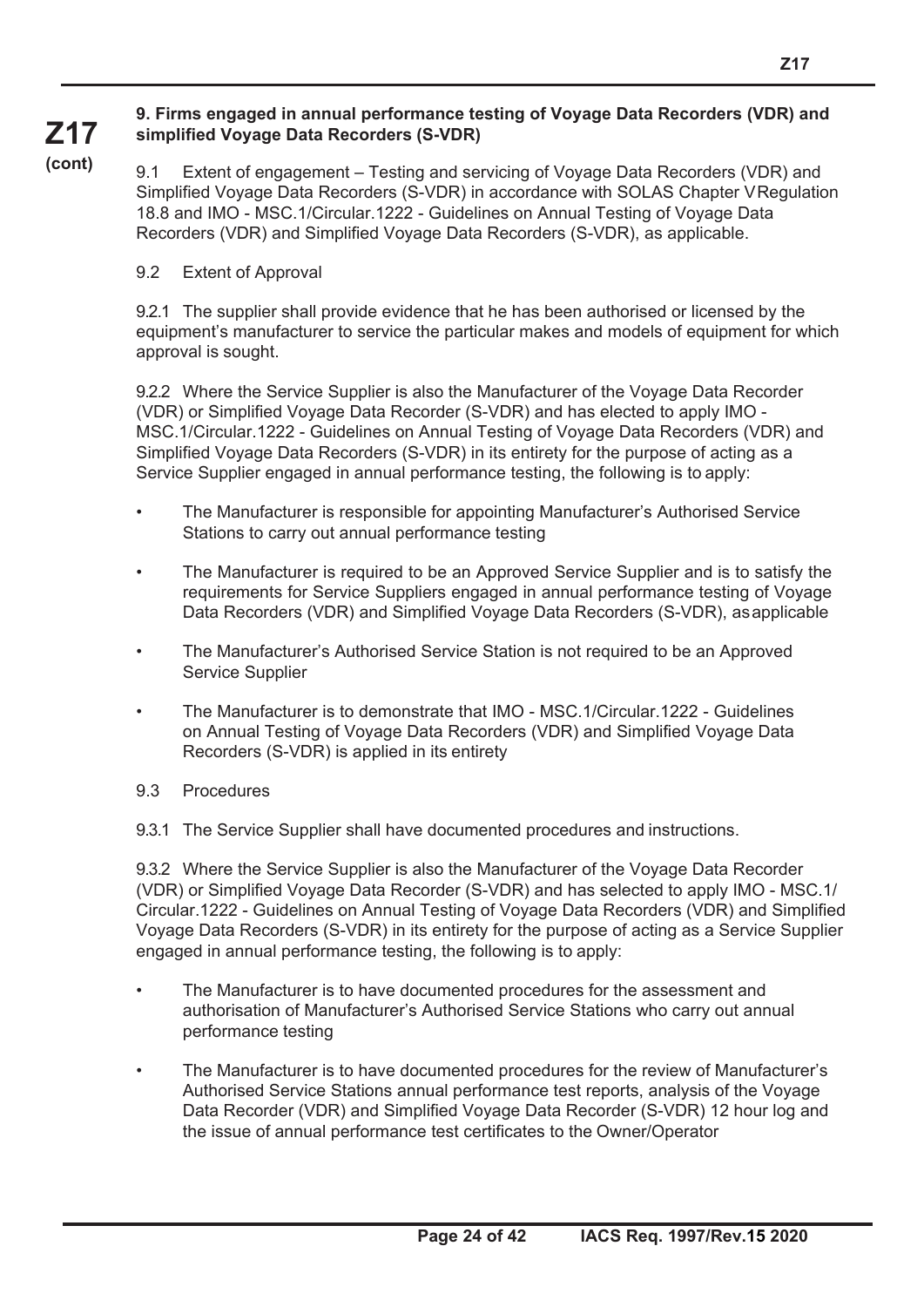9.4 Reference Documents

9.4.1 The Service Supplier is to have access to the following documents:

- IMO International Convention on the Safety of Life at Sea (SOLAS), 74/78, Ch V, Reg 18.8. – Approval, surveys and performance standards of navigational systems and equipment and voyage data recorder
- IMO MSC.1/Circular.1222 Guidelines on Annual Testing of Voyage Data Recorders (VDR) and Simplified Voyage Data Recorders (S-VDR) - (11 December 2006)
- IMO Resolution A.861(20) (adopted on 27 November 1997) as amended by IMO Resolution MSC.214(81) and revised by IMO Resolution MSC.333(90) - Performance Standards for Shipborne Voyage Data Recorders (VDRs)
- IMO Resolution MSC.163(78) Performance Standards for Shipborne Simplified Voyage Data Recorders (S-VDRs) - (adopted on 17 May 2004), as amended by IMO Resolution 214(81)

9.4.2 The Service Supplier is to have access to applicable industry performance standards, e.g.:

- IEC 61996 Maritime navigation and radiocommunication equipment and systems Shipborne voyage data recorder (VDR)
- IEC 61996–2 Maritime navigation and radio communication equipment and systems Shipborne voyage data recorder (VDR) – Part 2: Simplified voyage data recorded (S-VDR) – Performance requirements, method of testing and required test results

9.4.3 The Service Supplier is also to have access to any documentation specified in the authorisation or license from the equipment manufacturer.

9.5 Equipment and Facilities - In addition, the Service Supplier shall have equipment as specified in the authorisation or license from the equipment Manufacturer.

9.6 Reporting - Test Report

9.6.1 The Service Supplier shall issue a certificate of compliance as specified in the International Convention on Safety of Life at Sea (SOLAS 1974), as amended, Ch V, Reg 18.8.

9.6.2 Annual Performance Test of VDR and S-VDR should be recorded in the form of the model test report given in the Appendix to MSC.1/Circular.1222, signed and stamped by the Service Supplier and attached to the annual performance test certificate.

9.6.3 Where the Service Supplier is also the Manufacturer of the Voyage Data Recorder (VDR) or Simplified Voyage Data Recorder (S-VDR) and has selected to apply IMO - MSC.1/Circular.1222 - Guidelines on Annual Testing of Voyage Data Recorders (VDR) and Simplified Voyage Data Recorders (S-VDR) in its entirety for the purpose of acting as a Service Supplier engaged in annual performance testing, the Manufacturer is to make arrangements for the following: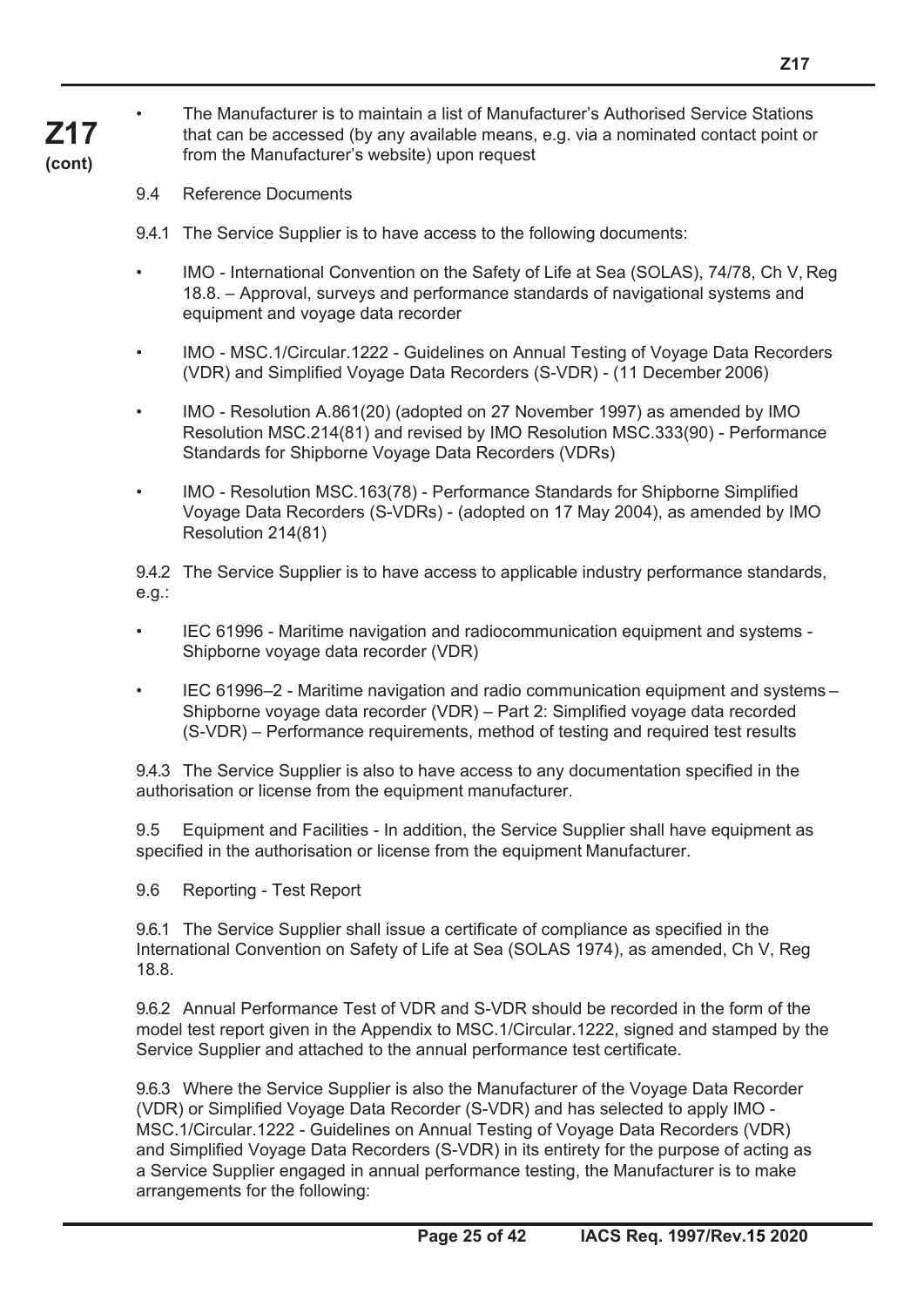• Review of the Manufacturer's Authorised Service Station annual performance test report

- Analysis of the recorder's 12 hour log
	- Checking of the master record/database for the recorder

9.6.4 Issue of the annual performance test certificate to the Owner/Operator within 45 days of completion of the annual performance test.

### **Z17 (cont)**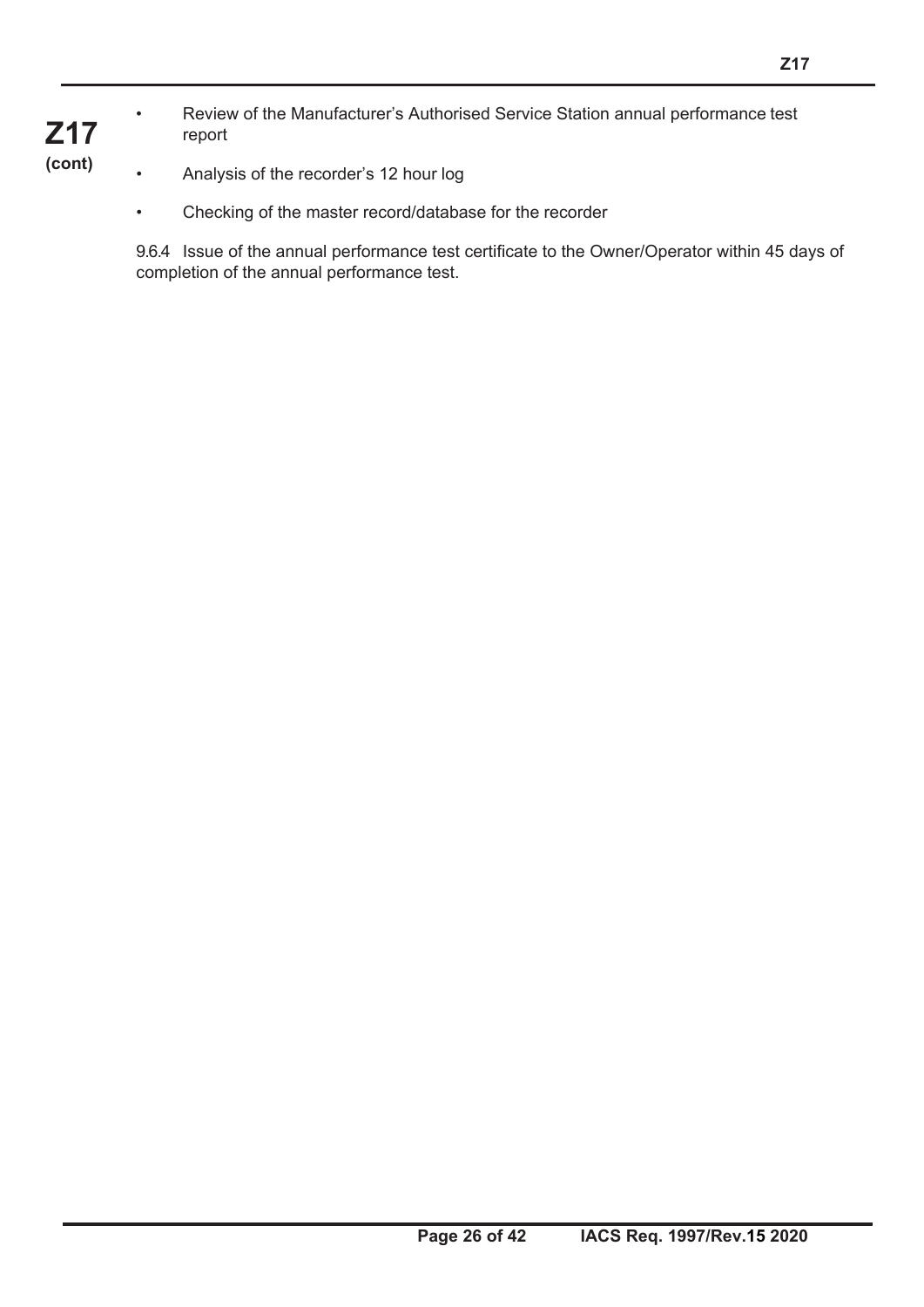#### **10. Firms engaged in inspections of low location lighting systems using photo luminescent materials and evacuation guidance systems used as an alternative to lowlocation lighting systems**

10.1 Extent of engagement – Luminance measurements on board ships of low location lighting systems using photo luminescent materials.

10.2 Operators – The operator is to have the following qualifications:

- Have adequate knowledge of the applicable international requirements (namely SOLAS reg. II-2/13.3.2.5, IMO Res. A.752(18) - Guidelines for the Evaluation, Testing and Application of Low-Location Lighting on Passenger Ships, ISO 15370-2010, FSSS Code Chapter 11)
- Be able to document theoretical and practical training onboard in using equipment specified

10.3 Equipment – The measuring instrument shall incorporate a fast-response photometer head with CIE (International Commission on Illumination) photopic correction and have a measurement range of at least 10<sup>-4</sup> cd/m<sup>2</sup> to 10 cd/m<sup>2</sup>.

10.4 Procedures – Documented work procedures are at least to contain information on inspection preparation, selection and identification of test locations.

10.5 Reporting – The report shall conform to Annex C of ISO 15370-2010.

10.6 Verification – The supplier must have the Surveyor's verification of each separate job, documented in the report by the attending Surveyor's signature.

10.7 Reference Documents

**Z17 (cont)**

The Service Supplier is to have access to the following documents:

- IMO International Convention on the Safety of Life at Sea (SOLAS), 74/78 Ch II-2, Pt D, Reg 13.3.2.5 – Marking of escape routes
- IMO Fire Safety Systems (FSS Code), Ch 11 Low-location lighting systems
- IMO Resolution A.752(18) Guidelines for the Evaluation, Testing and Application of Low-Location Lighting on Passenger Ships - (adopted on 4 November 1993)
- ISO 15370:2010 Ships and marine technology Low-location lighting on passenger ships – Arrangement
- MSC/Circ.1168 Interim guidelines for the testing, approval and maintenance of evacuation guidance systems used as an alternative to low-location lighting systems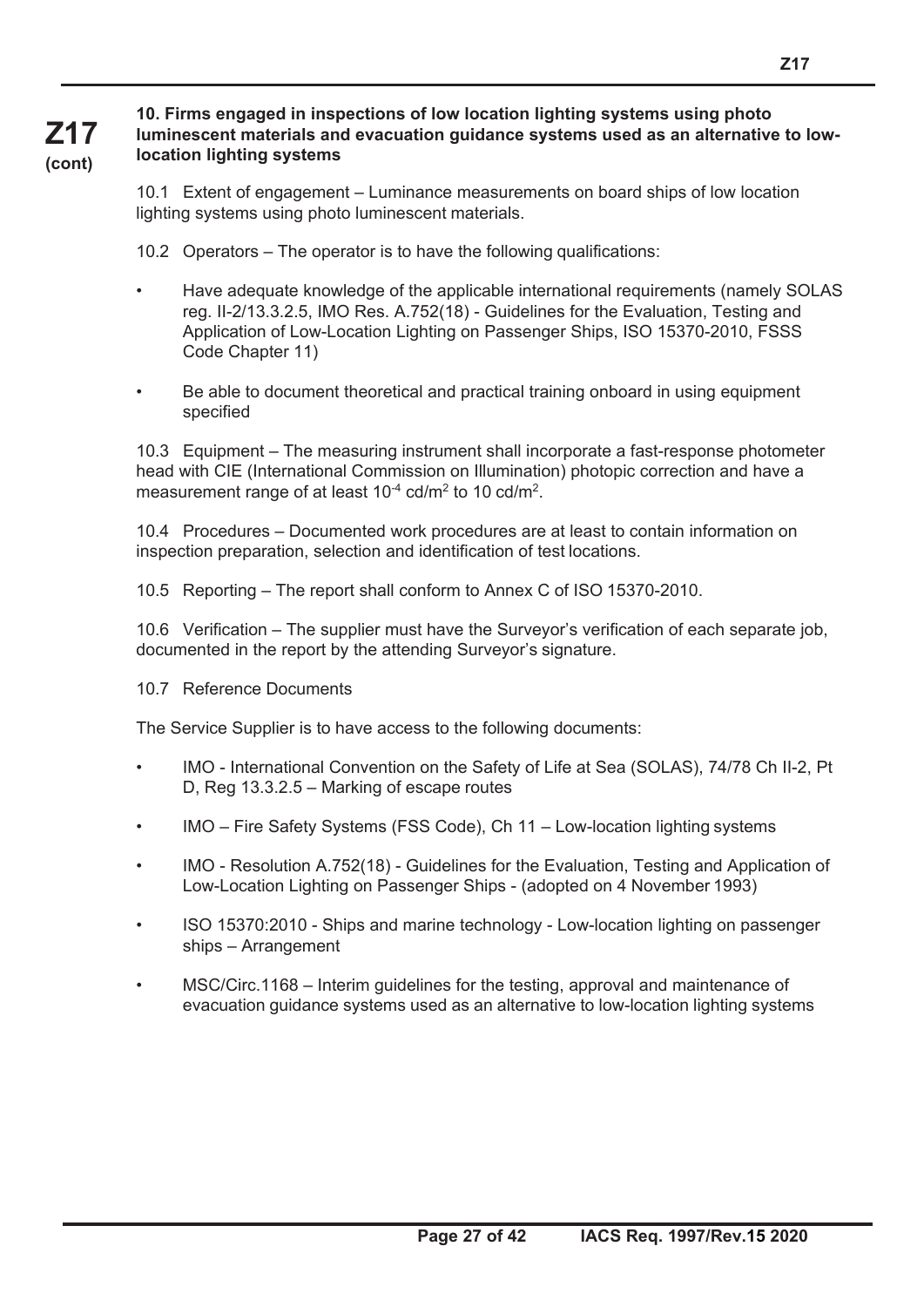#### **11. Firms engaged in sound pressure level measurements of public address and general alarm systems on board ships**

**Z17 (cont)**

11.1 Extent of engagement – Sound pressure level measurements of public address and general alarm systems on board ships.

11.2 Operators – The operator is to have the following qualifications:

- Have adequate knowledge of the applicable international requirements (SOLAS Reg. III/4 and III/6, LSA CODE Chapter VII/7.2, IMO Code on alarms and indicators, 1995)
- Be able to document theoretical and practical training onboard in using equipment specified

11.3 Equipment – The measuring instrument shall be an integrating sound level meter with frequency analyser capabilities complying with IEC (International Electrotechnical Commission) 60651 and IEC 61672, type 1 precision class with, at least an A-weighting frequency response curve and 1/3 octave and 1 octave band filters, complying to IEC 61260, as appropriate for the measurements to be carried out. In addition microphones shall be of the random incidence type, complying with IEC 60651.

11.4 Procedures – Documented work procedures are at least to contain information on inspection preparation, calibration, selection and identification of test locations.

11.5 Reporting – The report shall describe, as a minimum, the environmental conditions of the tests and, for each test location, the ambient noise level or the speech interference level, as appropriate for the measurements to be carried out. The report shall conform to any other specific requirement of the Society.

11.6 Verification – The supplier must have the Surveyor's verification of each separate job, documented in the report by his signature.

11.7 Reference documents

The Service Supplier is to have access to the following documents:

- SOLAS 74/78, Ch III, Pt A, Reg 4 Evaluation, testing and approval of life-saving appliances and arrangements
- SOLAS 74/78, Ch III, Pt B, Reg 6 Communications
- International Life-Saving Appliance (LSA) Code, Ch VII, Reg 7.2 General alarm and public address system
- IMO Code on Alarms and Indicators, 1995 as amended
- IEC 60651 (2001-10) Sound level meters
- IEC 61672 Electroacoustics Sound level meters
- IEC 61260 Electroacoustics Octave-band and fractional-octave-band filters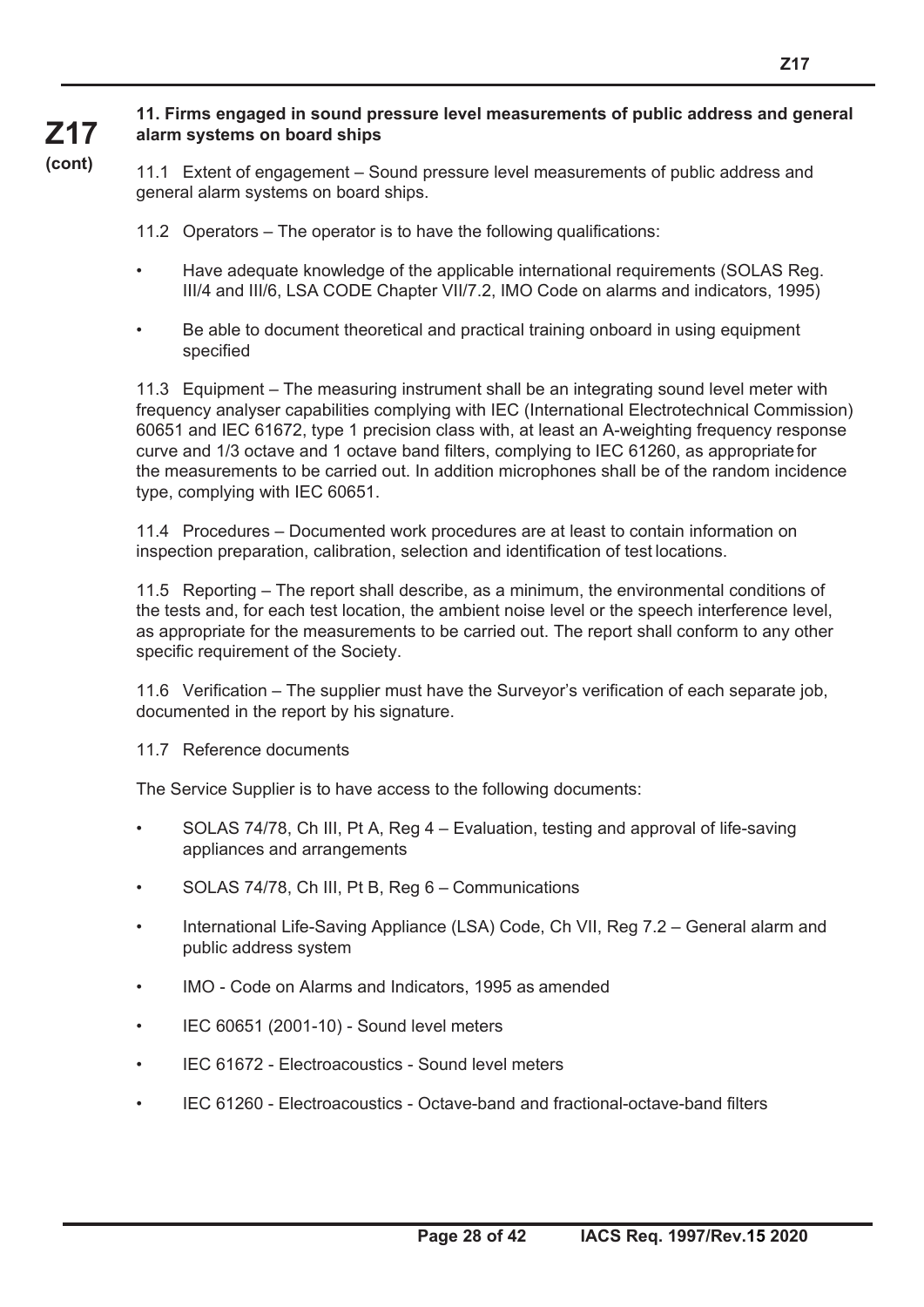#### **12. Firms engaged in testing of coating systems in accordance with IMO Resolution MSC.215(82) as amended and IACS UI SC223 and/or MSC.288(87) as amended**

#### **(cont)**

**Z17**

#### 12.1 Laboratories

12.1.1 Extent of Engagement - Testing of coatings systems according to IMO Resolution MSC.215(82), as corrected by IMO MSC.1/Circ.1381 and amended by IMO Resolution 341(91) and IACS UI SC223 and/or MSC.288(87), as corrected by IMO MSC.1/Circ.1381 and amended by IMO Resolution 341(91).

12.1.2 The laboratory is to provide to the Society the following information:

- A detailed list of the Laboratory test equipment for the coating approval according to the IMO Resolution MSC.215(82) as amended and/or MSC.288(87) as amended.
- A detailed list of reference documents comprising a minimum those referred to in IMO Resolution MSC.215(82) as amended and/or MSC.288(87) as amended for the coating approval.
- Details of test panel preparation, procedure of test panel identification, coating application, test procedures and a sample test report.
- Details of exposure method and site for weathering primed test panels.
- A sample daily or weekly log/form for recording test conditions and observations including unforeseen interruption of the exposure cycle with corrective actions.
- Details of any sub-contracting agreements (if applicable).
- Comparison test report with an approved coating system or laboratory if available.
- 12.1.3 Reporting Reference is made to the following IACS Recommendations:
- Rec. 101: IACS Model Report for IMO Resolution MSC.215(82) Annex 1 "Test Procedures for Coating Qualification"
- Rec. 102: IACS Model Report for IMO Resolution MSC.215(82) Annex 1 "Test Procedures for Coating Qualification", Section 1.7 – Crossover Test

12.1.4 Audit of the test laboratory is to be based on this procedure and the standards listed in the IMO Resolution MSC.215(82) as amended and/or MSC.288(87) as amended for the coating approval.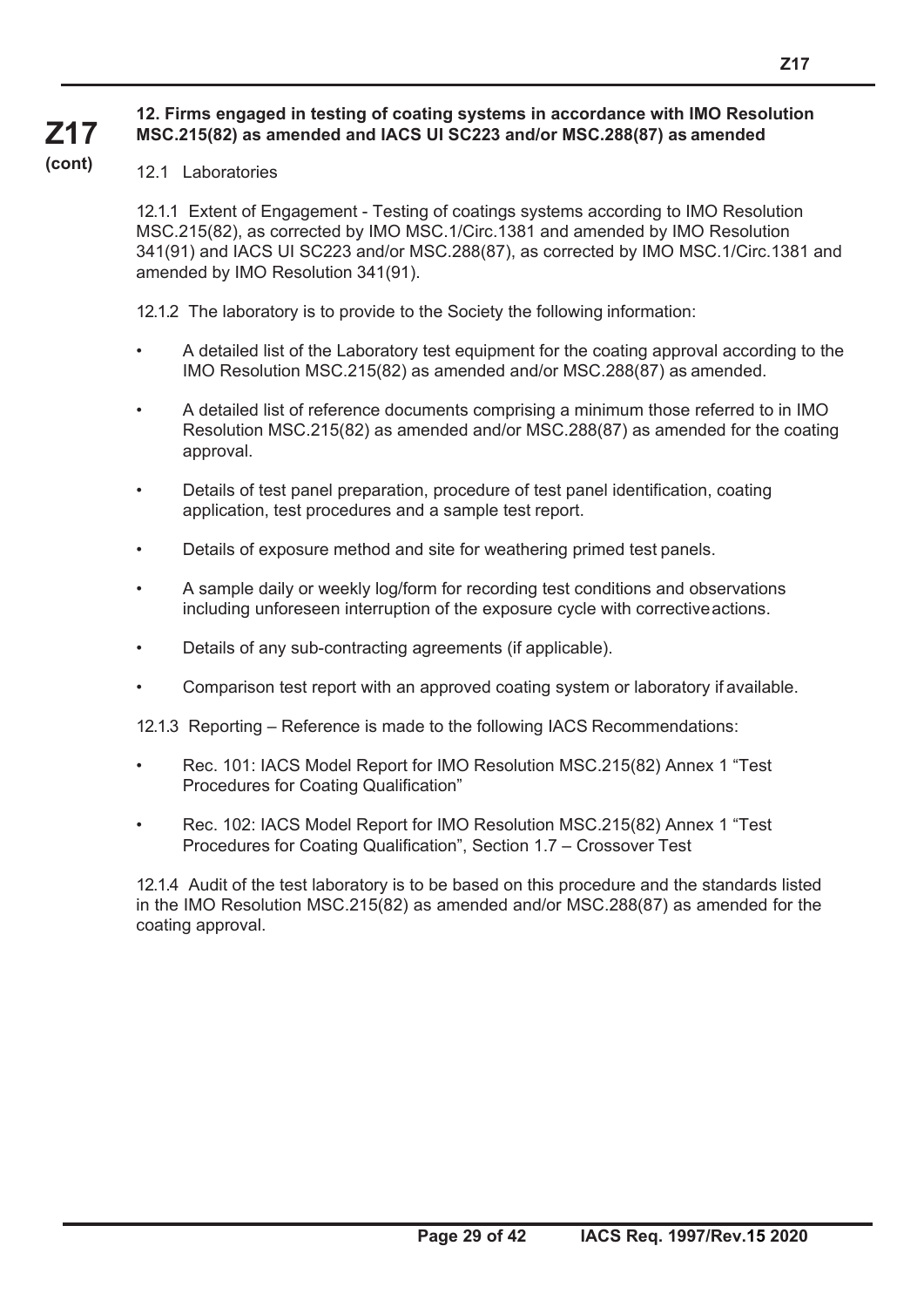#### **13. Firms engaged in maintenance, thorough examination, operational testing, overhaul and repair of lifeboats and rescue boats, launching appliances and release gear**

13.1 Extent of engagement – Maintenance, thorough examination, operational testing, overhaul and repair of:

- .1 lifeboats (including free-fall lifeboats), rescue boats and fast rescue boats; and
- .2 launching appliances and on-load and off-load release gear for lifeboats (including primary and secondary means of launching appliances for free-fall lifeboats), rescue boats, fast rescue boats and davit-launched liferafts.
- 13.2 Extent of Approval

**Z17 (cont)**

> 13.2.1 The contents of this procedure apply equally to manufacturers or ship's operator when they are acting as Service Suppliers.

13.2.2 Any Service Supplier engaged in maintenance, thorough examination, operational testing, overhaul and repair of lifeboats and rescue boats, launching appliances and release gear carried out in accordance with SOLAS regulation III/20 shall be approved for these operations for each make and type of equipment for which they provide the service in accordance with IMO Resolution MSC.402(96)/Corr.1 (annex, section 7).

Such approval shall include, as a minimum:

- employment and documentation of personnel certified in accordance with a recognized national, international or industry standard as applicable, or an equipment manufacturer's established certification program. In either case, the certification program shall be based on the paragraph 13.3 for each make and type of equipment for which service is to be provided; and,
- compliance with provisions of paragraphs 13.4, 13.5 and 13.6

13.2.3 In cases where an equipment manufacturer is no longer in business or no longer provides technical support, Service Suppliers may be approved for the equipment on the basis of prior approval for the equipment and/or long term experience and demonstrated expertise as an approved service provider.

13.3 Certification of Personnel

13.3.1 Personnel for the work specified in 13.1 shall be certified by the manufacturer or the Service Supplier for each make and type of the equipment to be worked on. Approved Service Supplier is allowed to certify its own personnel (i.e. employed by the same service supplier) only.

13.3.2 The education for initial certification of personnel should be documented and address, as a minimum:

- Causes of lifeboat and rescue boat accidents
- Relevant rules and regulations, including International Conventions
- Design and construction of lifeboats (including free-fall lifeboats), rescue boats and fast rescue boats, including on load release gear and launching appliances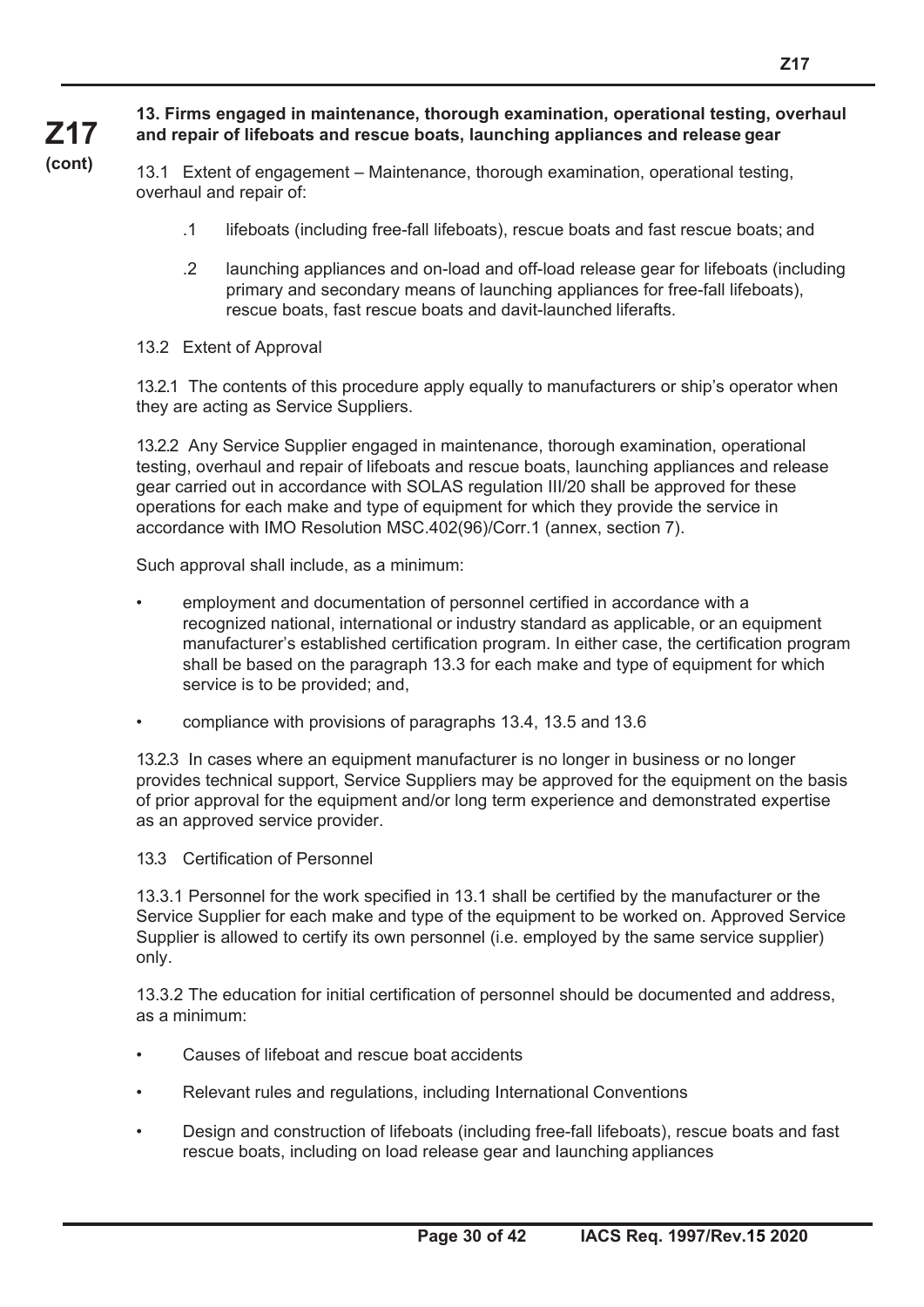• Education and practical training in the procedures specified in section 6 of the Annex to IMO Resolution MSC.402(96) /Corr.1 for which certification is sought

**Z17 (cont)**

• Detailed procedures for thorough examination, operational testing, repair and overhaul of lifeboats (including free-fall lifeboats), rescue boats and fast rescue boats, launching appliances and on load release gear, as applicable;

- Procedures for issuing a report of service and statement of fitness for purpose based on IMO Resolution MSC.402(96) /Corr.1 (annex, paragraph 5.3); and
- Work, health and safety issues while conducting activities on board.

13.3.3 The training for the personnel shall include practical technical training on thorough examination, operational testing, maintenance, repair and overhaul techniques using the equipment for which the personnel are to be certified. The technical training shall include disassembly, reassembly, correct operation and adjustment of the equipment. Classroom training shall be supplemented by field experience in the operations for which certification is sought, under the supervision of a certified person.

13.3.4 Prior to issuance of personnel certification, a competency assessment shall be satisfactorily completed, using the equipment for which the personnel are to be certified.

13.3.5 Upon completion of training and competency assessment, a certificate shall be issued defining the level of qualification and the scope of the certification (i.e. makes and types of equipment and specifically state which activities (annual thorough examination and operational tests; 5-year thorough examination, overhaul; overload operational tests; repairs) are covered by the certification). The expiry date shall clearly be written on the certificate and shall be three years from the date of issue. The validity of any certificate shall be suspended in the event of any shortfall in performance and only revalidated after a further competency assessment.

13.3.6 A competency assessment shall be conducted to renew the certification. In cases where refresher training is found necessary a further assessment shall be carried out after completion.

13.4 Reference Documents - The Service Supplier is to have access to the following documents:

- IMO Resolution MSC.402(96) /Corr.1, Requirements for Maintenance, Thorough Examination, Operational Testing, Overhaul and Repair of Lifeboats and Rescue Boats, Launching Appliances and Release Gear
- IMO Resolution A.689(17), recommendation on testing of life-saving appliances and, for life-saving appliances installed on board on or after 1 July 1999,
- IMO Resolution MSC.81(70), as amended, revised recommendation on testing of life- saving appliances
- Manufacturer's instructions (including updates, amendments and safety notices) for repair work involving disassembly or adjustment of on-load release mechanisms and davit winches.
- Type Approval certificate showing any conditions that may be appropriate during the servicing and/or maintenance of lifeboats, launching appliances and on-load release gear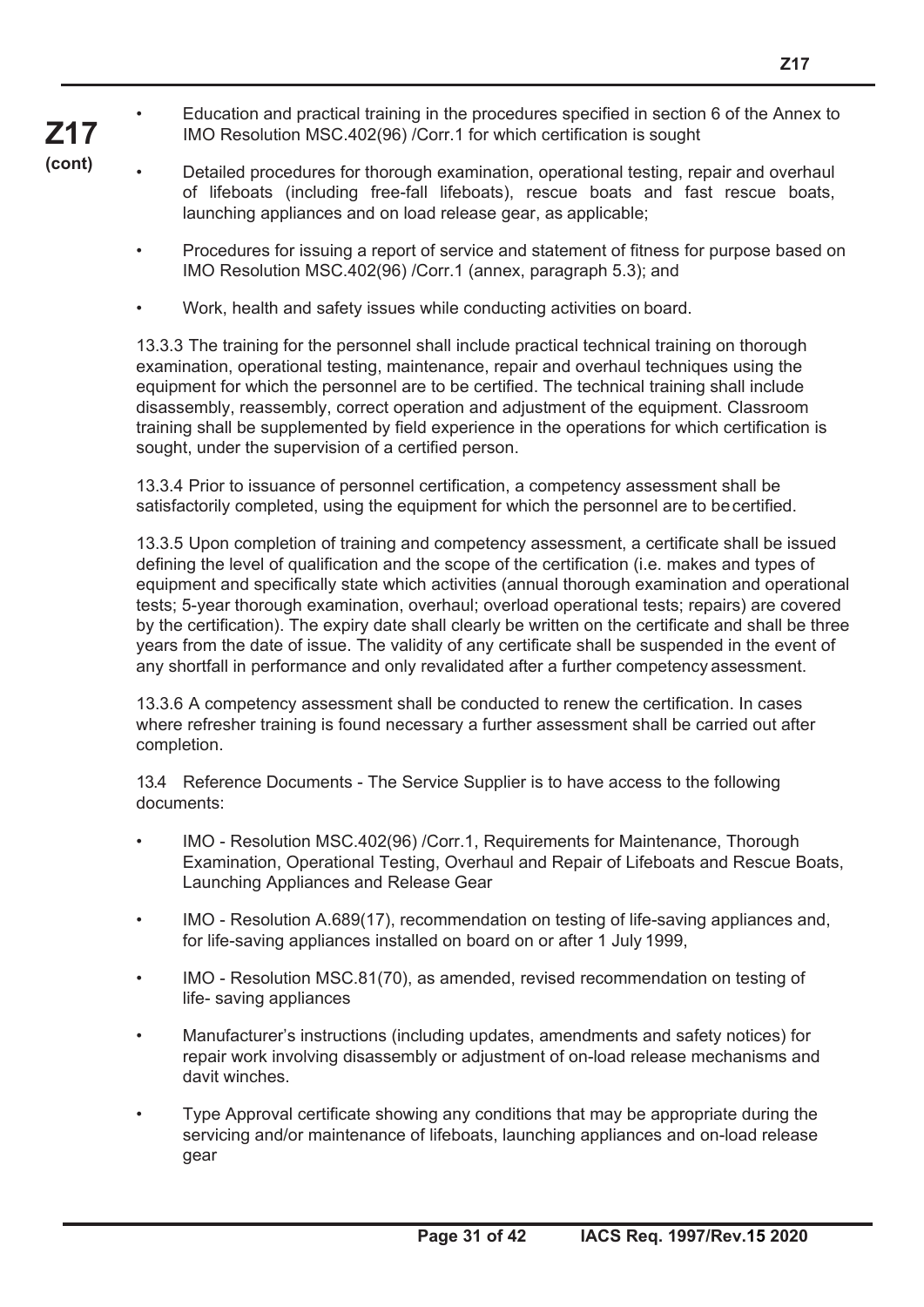- 13.5 Equipment and Facilities The Service Supplier is to have the following:
- **Z17 (cont)**
- Sufficient tools, and in particular any specialized tools specified in the equipment manufacturer's instructions, including portable tools as needed for work to be carried out on board ship
- Access to appropriate parts and accessories as specified by the equipment manufacturer for maintenance and repair
- For servicing and repair work involving disassembly or adjustment of on-load release mechanisms, availability of genuine replacement parts as specified or supplied by the equipment manufacturer

13.6 Reporting - The report shall conform to the requirements of IMO Resolution MSC.402(96) /Corr.1 (annex, paragraph 5.3). When repairs, thorough examinations and annual servicing are completed, a statement confirming that the lifeboat arrangements remain fit for purpose should be promptly issued by the Service Supplier that conducted the work. A copy of valid documents of certification and authorization as appropriate shall be included with the statement.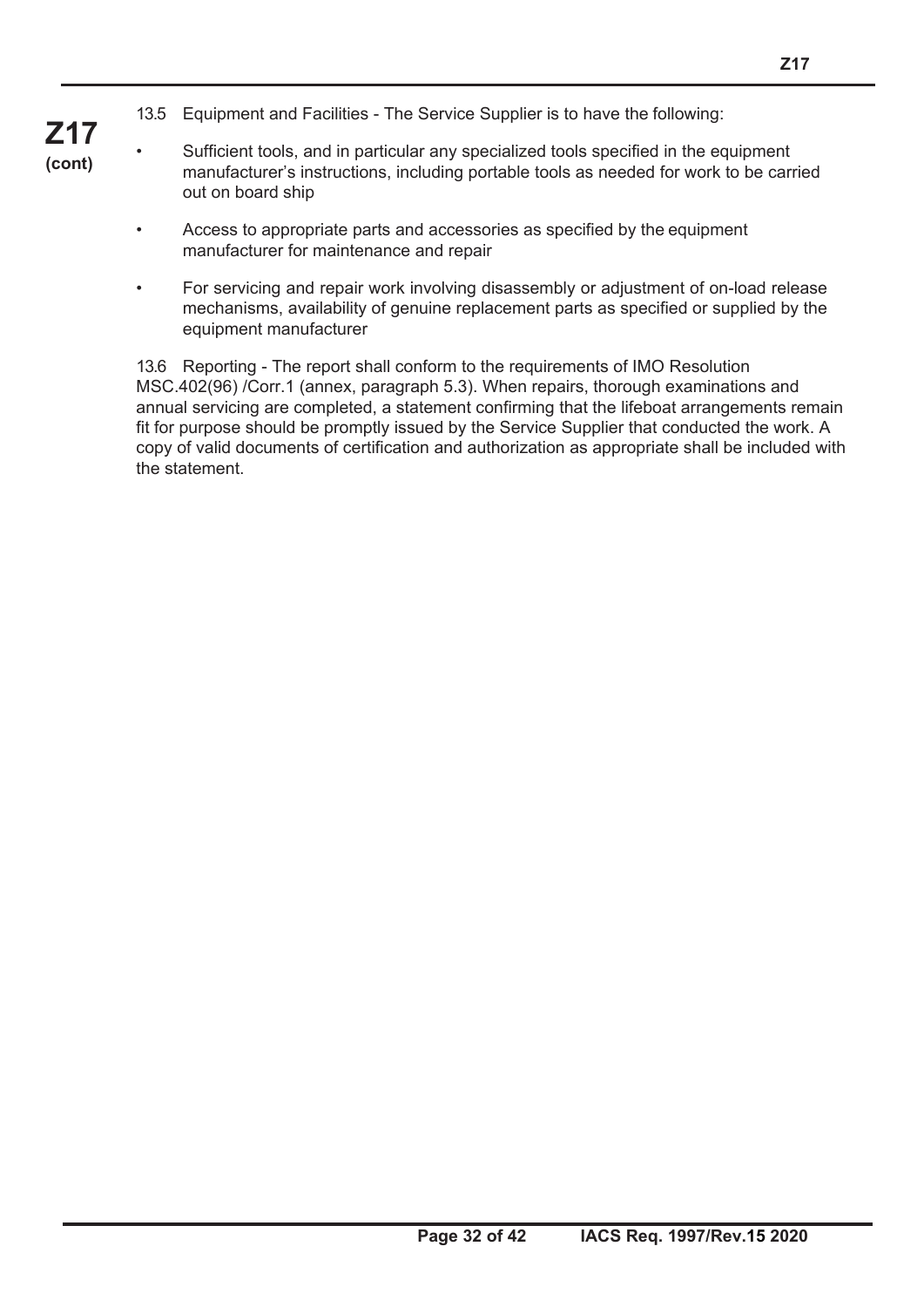#### **14. Firms engaged in measurements of Noise level Onboard Ships**

#### 14.1 Extent of engagement

Sound pressure level measurements onboard Ship.

#### 14.2 Supervisor

**Z17 (cont)**

> The supervisor shall have a minimum of 2 years of experience as an operator in sound pressure level measurements.

#### 14.3 Operators

The operator is to have the following qualifications:

- Knowledge in the field of noise, sound measurements and handling of measurement equipment
- Adequate knowledge of the applicable international requirements (SOLAS Regulation II-1/3-12, as amended, and IMO Code on noise levels onboard Ships, as amended,)
- At least 1 year's experience, including participation in a minimum of 5 measurement campaigns as an assistant operator
- Training concerning the procedures specified in IMO Code on Noise Levels onboard Ships
- Be able to document theoretical and practical training onboard in using a sound level meter

#### 14.4 Equipment

14.4.1 Sound level meters

Measurement of sound pressure levels shall be carried out using precision integrating sound level meters. Such meters shall be manufactured to IEC 61672-1(2002-05)1, as amended, type/class<sup>1</sup> standard as applicable, or to an equivalent standard acceptable to the Administration2.

- 1 Recommendation for sound level meters.
- <sup>2</sup> Sound level meters class/type 1 manufactured according to IEC 651/IEC 804 may be used until 1 July 2016.

#### 14.4.2 Octave filter set

When used alone, or in conjunction with a sound level meter, as appropriate, an octave filter set shall conform to IEC 61260 (1995)<sup>3</sup>, as amended, or an equivalent standard acceptable to the Administration.

3 Octave-band and fractional-octave-band filters

#### 14.4.3 Sound Calibrator

Sound calibrators shall comply with the standard IEC 60942 (2003-01), as amended, and shall be approved by the manufacturer of the sound level meter used.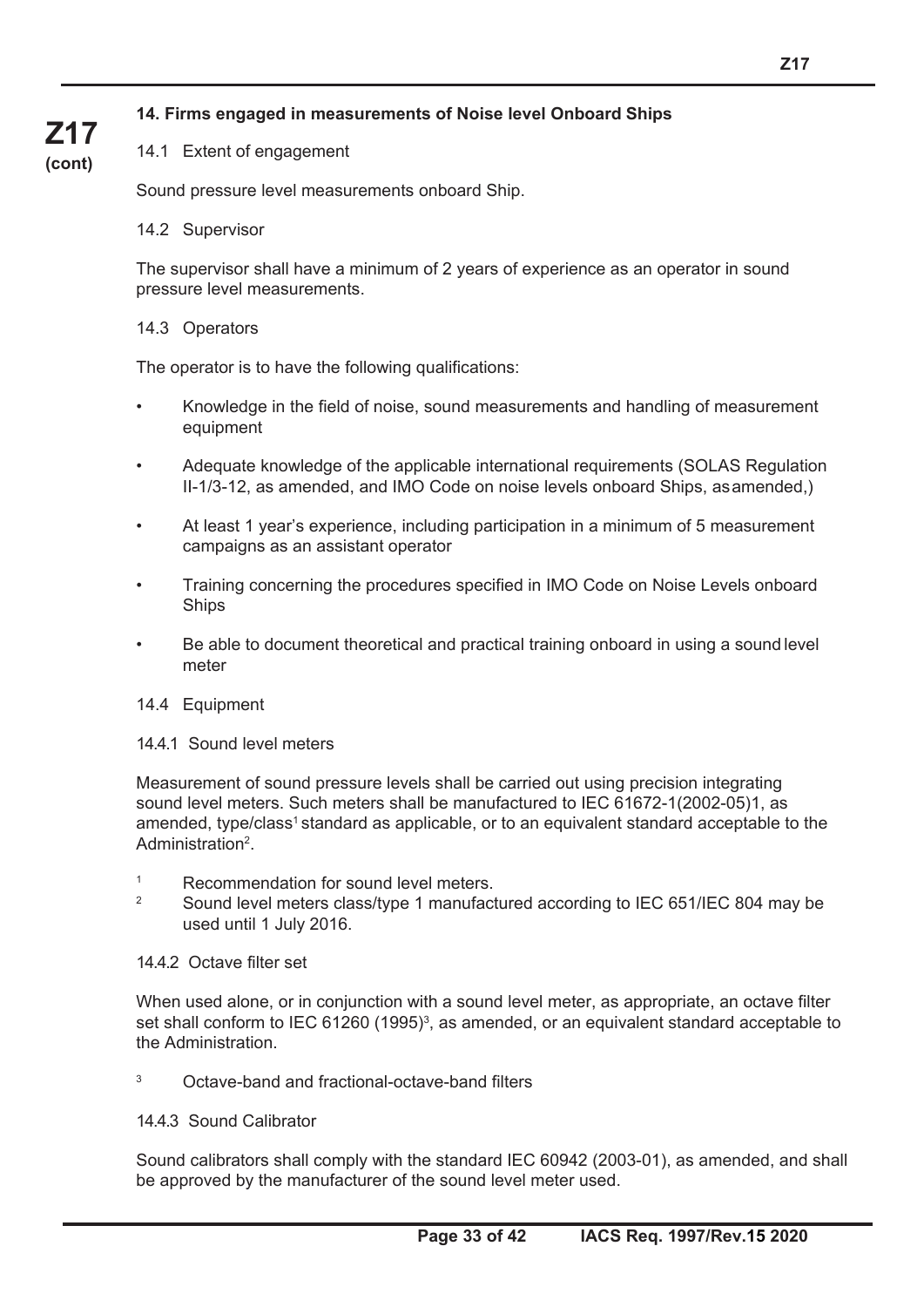**Z17 (cont)** Sound Calibrator and sound level meter shall be verified at least every two years by a national Standard laboratory or a competent laboratory accredited according to ISO 17025 (2005), as amended. A record with a complete description of the equipment used shall be kept, including a calibration log.

14.4.5 Microphone wind screen

A microphone wind screen shall be used when taking readings outside, e.g. on navigating bridge wings or on deck, and below deck where there is any substantial air movement. The wind screen should not affect the measurement level of similar sounds by more than 0.5 dB(A) in "no wind" conditions.

#### 14.5 Procedures and instructions

14.5.1 The supplier shall have documented procedures and instructions to carry out service of the equipment.

Documented work procedures are at least to contain information on inspection preparation, selection and identification of sound level measurement locations, calibration checks and report preparation.

14.5.2 The supplier shall have access to the following documents:

- SOLAS 1988, as amended (Reg.II-1/3-12)
- Resolution A.468(XII) and IMO Resolution MSC.337(91) code on noise levels on board ships
- Resolution A.343(IX) Recommendation on methods of measuring noise levels at listening posts
- The Society's Rules and Guidelines

#### 14.6 Reporting

A noise inspection report shall be made for each ship. The report shall comprise information on the noise levels in the various spaces on board. The report shall show the reading at each specified measuring point. The points shall be marked on a general arrangement plan, or on accommodation drawings attached to the report, or shall otherwise be identified.

The format for noise inspection reports is set out in appendix 1 of IMO Code on Noise Levels onboard Ships and may conform to any other specific requirement of the society (refer to IMO circular MSC.337(91)).

#### 14.7 Verification

The supplier must have the Surveyor's verification of each separate job, documented in the report by his signature.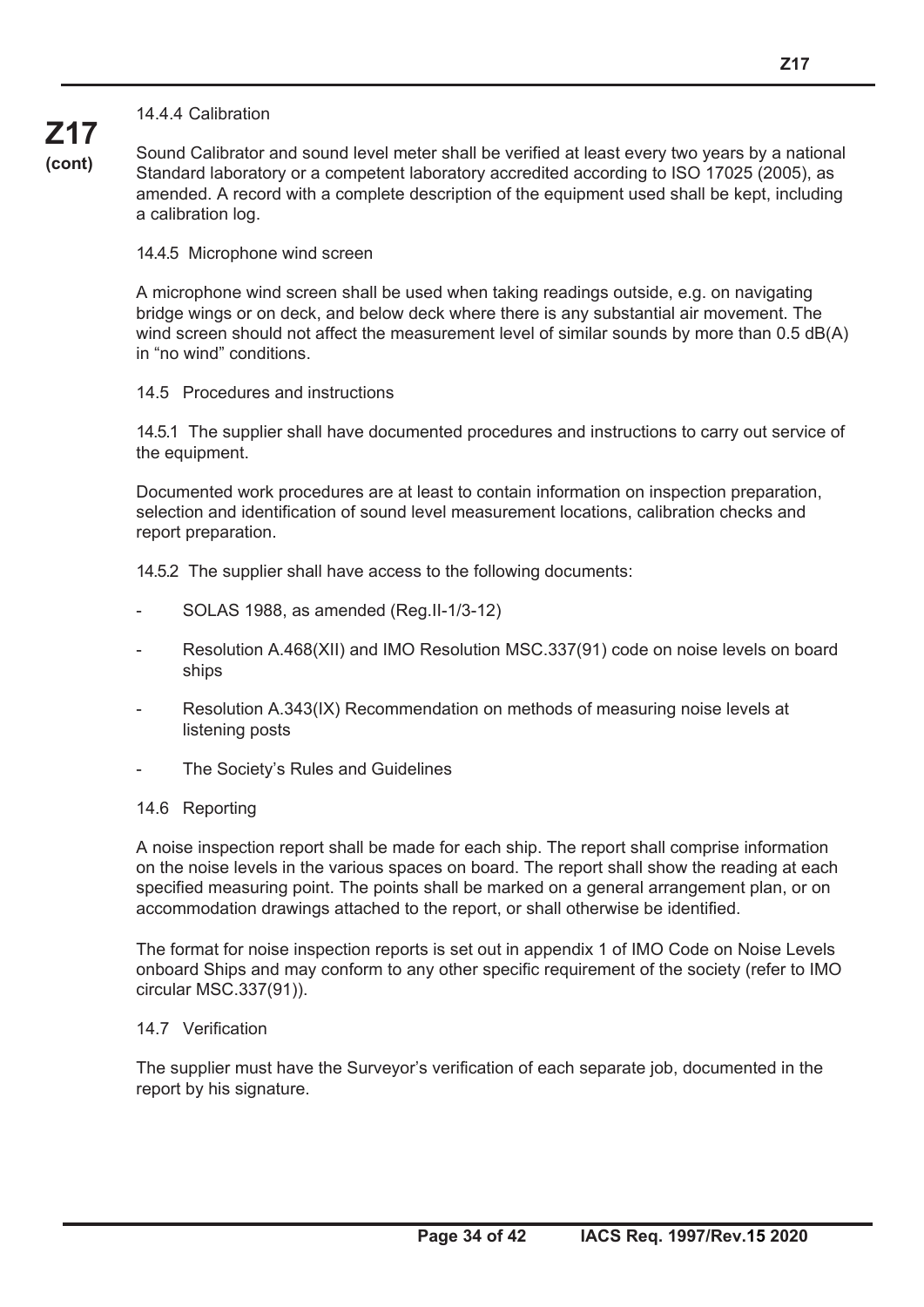#### **15. Firms engaged in tightness testing of primary and secondary barriers of gas carriers with membrane cargo containment systems for vessels in service**

**(cont)**

**Z17**

15.1 Extent of engagement

Firms carrying out the following:

- Global Vacuum Testing of Primary and Secondary Barriers
- Acoustic Emission (AE) Testing
- Thermographic Testing

15.2 Requirements for firms engaged in global testing of primary and secondary barriers

15.2.1 Testing Procedures – Testing is to be carried out in accordance with cargo containment system designer's procedures as approved by the society.

15.2.2 Authorization – The supplier is to be authorized by the system designer to carry out the testing.

15.2.3 Equipment – Equipment is to be maintained and calibrated in accordance with recognized national or international industrial standards.

15.2.4 Reporting – The report is to contain the following:

- Date of testing
- Identity of test personnel
- Vacuum decay data for each tank
- Summary of test results
- 15.3 Requirements for firms engaged in acoustic emission (AE) testing

15.3.1 Testing procedures – The supplier is to have documented procedures based upon recognized national or international industrial standards to perform ultrasonic leak test using AE sensors for the secondary barrier of membrane cargo containment systems. The procedures are to include details of personnel responsibilities and qualification, instrumentation, test preparation, test method, signal processing, evaluation and reporting.

Note: The differential pressure during testing should not exceed the containment system designer's limitations.

15.3.2 Supervisor – The responsible supervisor shall be certified to a recognized national or international industrial standard (e.g. Level II, ISO-9712 as amended or SNT-TC-1A as amended) and have one year experience at Level II.

15.3.3 Operators – The operators carrying out the acoustic emission (AE) testing shall be certified to a recognized national or international industrial standard (e.g. Level I, ISO-9712 as amended or SNT-TC-1A as amended) and shall have adequate knowledge of ship structures sufficient to determine sensor placement.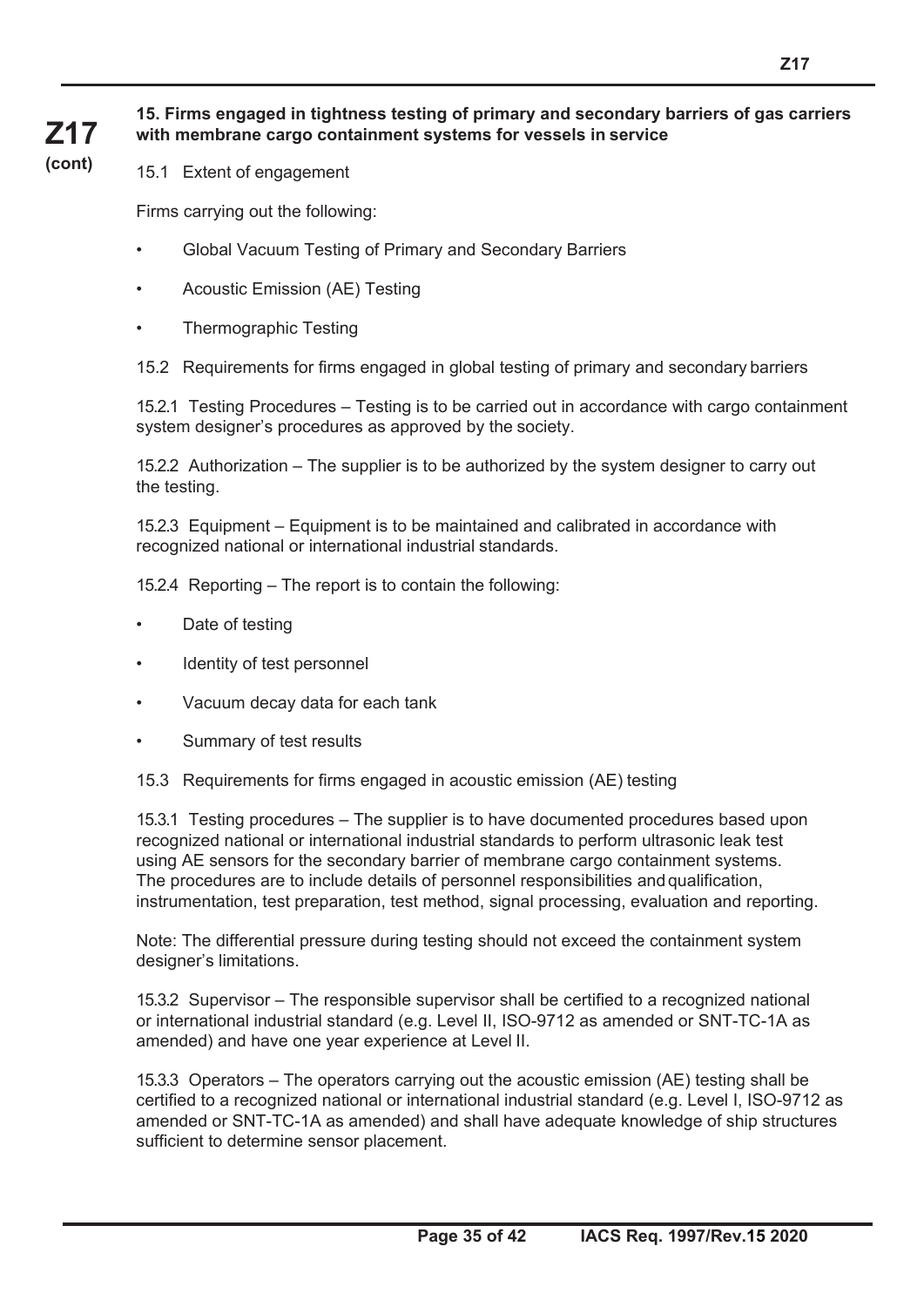15.3.4 Equipment – Equipment is to be maintained and calibrated in accordance with recognized national or international industrial standards or equipment manufacturer's recommendations.

15.3.5 Evaluation of acoustic emission (AE) testing – Must be carried out by the supervisor or individuals certified to a recognized national or international industrial standard (e.g. Level II, ISO-9712 as amended or SNT-TC-1A as amended) and have one year experience at Level II.

15.3.6 Reporting – The report is to contain the following:

Date of testing

**Z17 (cont)**

- Supervisor and operator(s) certifications
- Description of time and pressure of each cycle of test
- List and sketch detailing location of possible defects

15.4 Requirements for firms engaged in thermographic testing

15.4.1 Testing Procedures – Testing is to be carried out in accordance with the cargo containment system designer's procedures as approved by the society.

15.4.2 Authorization – The supplier is to be authorized by the system designer to carry out the testing.

15.4.3 Supervisor – The responsible supervisor shall be certified to a recognised national or international industrial standard (e.g. Level II, ISO-9712 as amended or SNT-TC-1A as amended) with additional certification in infrared/thermal testing. SNT-TC-1A certified personnel must provide evidence that training on Level II or above has been administered by an independent training body centrally certified to ASNT or a comparable nationally recognized certification scheme.

15.4.4 Operators – The operators carrying out the imaging shall be certified to a recognized national or international industrial standard (e.g. Level I, ISO-9712 as amended or SNT-TC-1A as amended) with additional certification in infrared/thermal testing and shall have adequate knowledge of ship structures sufficient to determine position for each identified image, and of the containment system to understand the basis of the testing. SNT-TC-1A certified personnel must provide evidence that training on Level I or above has been administered by an independent training body centrally certified to ASNT or a comparable nationally recognized certification scheme.

15.4.5 Equipment – Thermal cameras and sensors are to be in accordance with the system designer's procedures with regards to sensitivity, accuracy and resolution.

Equipment are to be in accordance with recognized standard (IEC, etc.) with regards their safety characteristics for the use in hazardous areas (in gas explosive atmosphere), maintained and calibrated in accordance with the maker's recommendations.

15.4.6 Evaluation of thermographic images – Must be carried out by the supervisor or individuals certified to a recognized national or international industrial standard (e.g. Level II, ISO-9712 as amended or SNT-TC-1A as amended) with additional certification in infrared/ thermal testing. SNT-TC-1A certified personnel must provide evidence that training on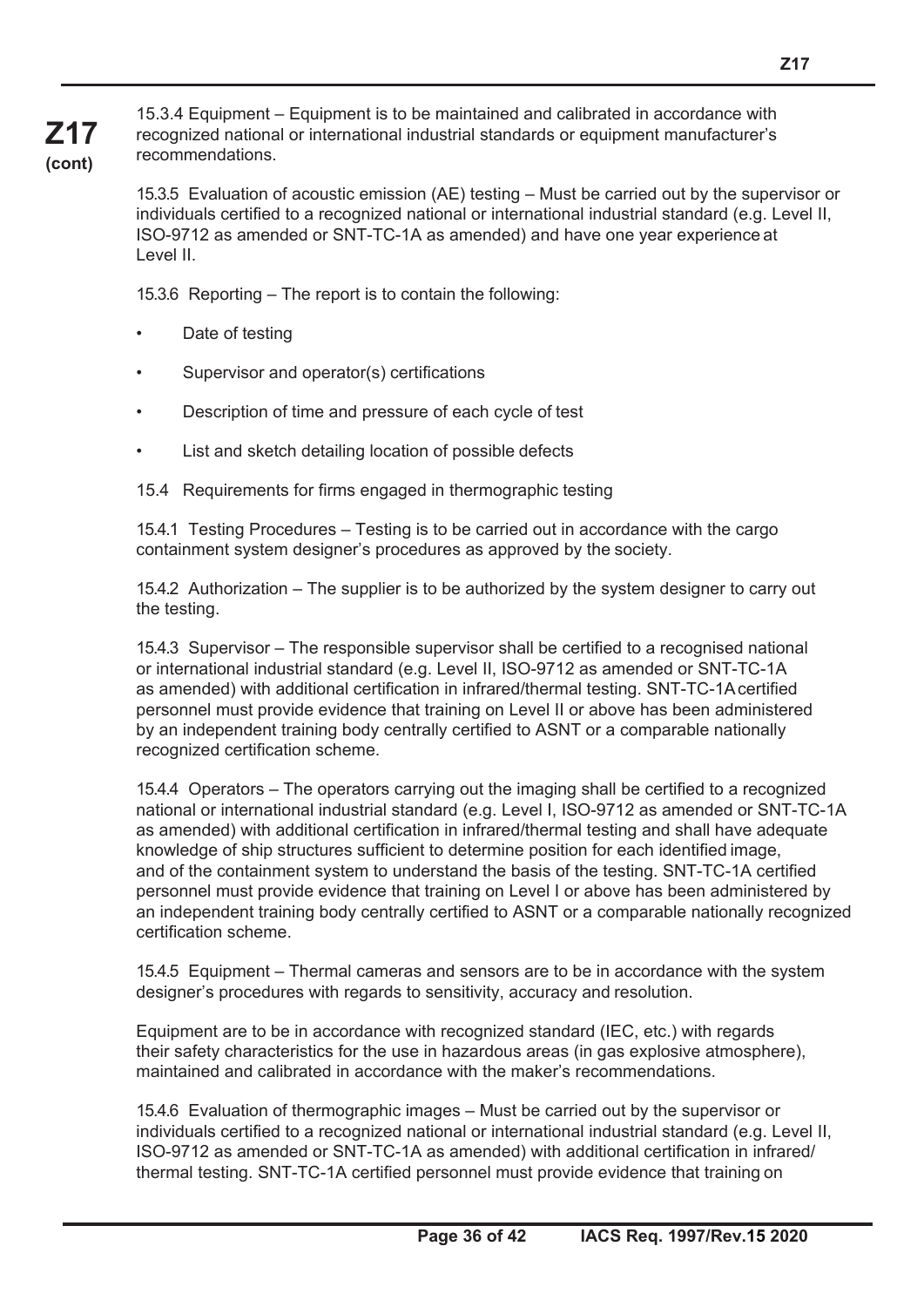Level II or above has been administered by an independent training body centrally certified to ASNT or a comparable nationally recognized certification scheme.

15.4.7 Reporting – The report is to contain the following:

- Date of testing
- Supervisor and operator(s) certifications
- Differential pressures of all phases
- List and sketch detailing location of thermal indications
- Thermographic images of all phases of testing for thermal indications
- Evaluation of thermal images indicating possible leaks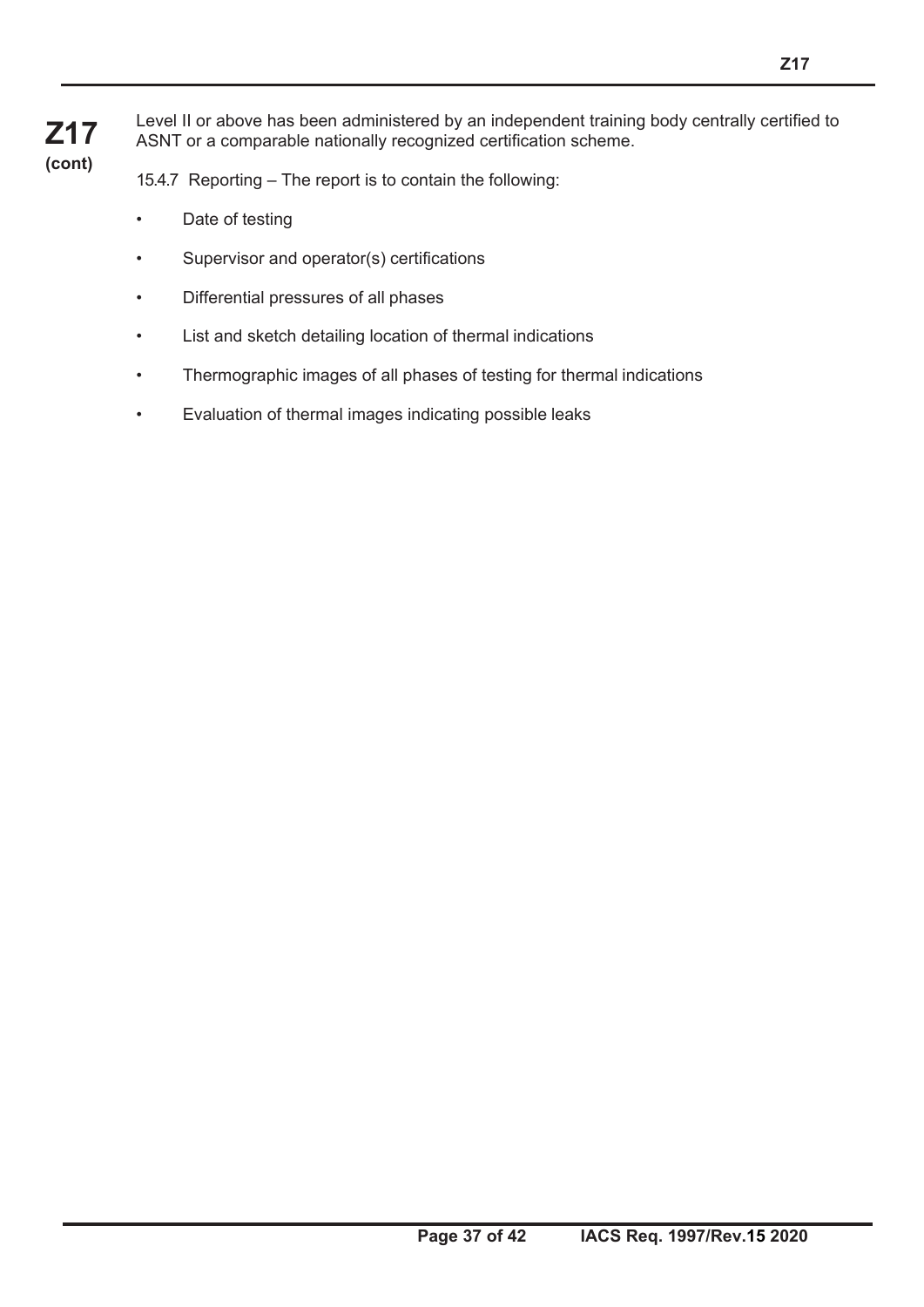#### **Z17 (cont) 16. Firms engaged in survey using Remote Inspection Techniques (RIT) as an alternative means for Close-up Survey of the structure of ships and mobile offshore units.**

16.1 Definitions:

- Close-Up Survey: A Close-Up Survey is a survey where the details of structural components are within the close visual inspection range of the surveyor i.e. normally within reach of hand.
- Remote Inspection Techniques (RIT): RIT is a means of survey that enables examination of any part of the structure without the need for direct physical access of the surveyor (refer to Rec.42). Remote inspection techniques may include the use of:
	- Unmanned Aerial Vehicles (UAV)
	- Drones
	- Unmanned robot arm
	- Remotely Operated Vehicles (ROV)
	- Climbers
	- Other means acceptable to the Society.

16.2 Extent of engagement – Close-up Survey of ships' structure and mobile offshore units' structure by remote inspection techniques. For in-water close-up survey of the internal compartments by Remotely Operated Vehicle (ROV), suppliers are also to hold separate approval as a "Firm carrying out an in-water survey on ships and mobile offshore units by diver or Remotely Operated Vehicle (ROV)" (see Annex 1, Section 3).

16.3 Training and qualification of operators – The supplier is responsible for the training and qualification of its operators to undertake the remote inspections. UAV Pilots are to be qualified and licenced in accordance with applicable national requirements or an equivalent industrial standard acceptable to the society.

Knowledge of the following shall be documented:

- Marine and/or offshore nomenclatures.
- The structural configuration of relevant ships types and MOUs, including internal structure.
- The remote inspection equipment and its operation.
- Survey plans for examination of hull spaces of various configurations, including appropriate flight plans if using a UAV.
- Thickness measurement (TM) and non-destructive examination (NDE) in accordance with a recognised National or International Industrial NDE Standard when these are part of the service. Suppliers undertaking TMs are to hold separate approval as a 'Firm engaged in thickness measurements on ships' (see Annex 1, Section 1).

16.4 Training Plan – the supplier is to maintain a documented training plan for personnel. The plan shall include requirements for training in the minimum Rule requirements for the structure of relevant ships types and MOUs, the recognition of structural deterioration (including corrosion, buckling, cracking and deteriorated coatings) and use of the reporting system.

16.5 Supervisor – The supervisor shall be certified according to the recognized national requirements or an equivalent industrial standard (e.g. XXX Level) and shall have a minimum of two years' experience in the inspection of ship's and/or MOU's structure.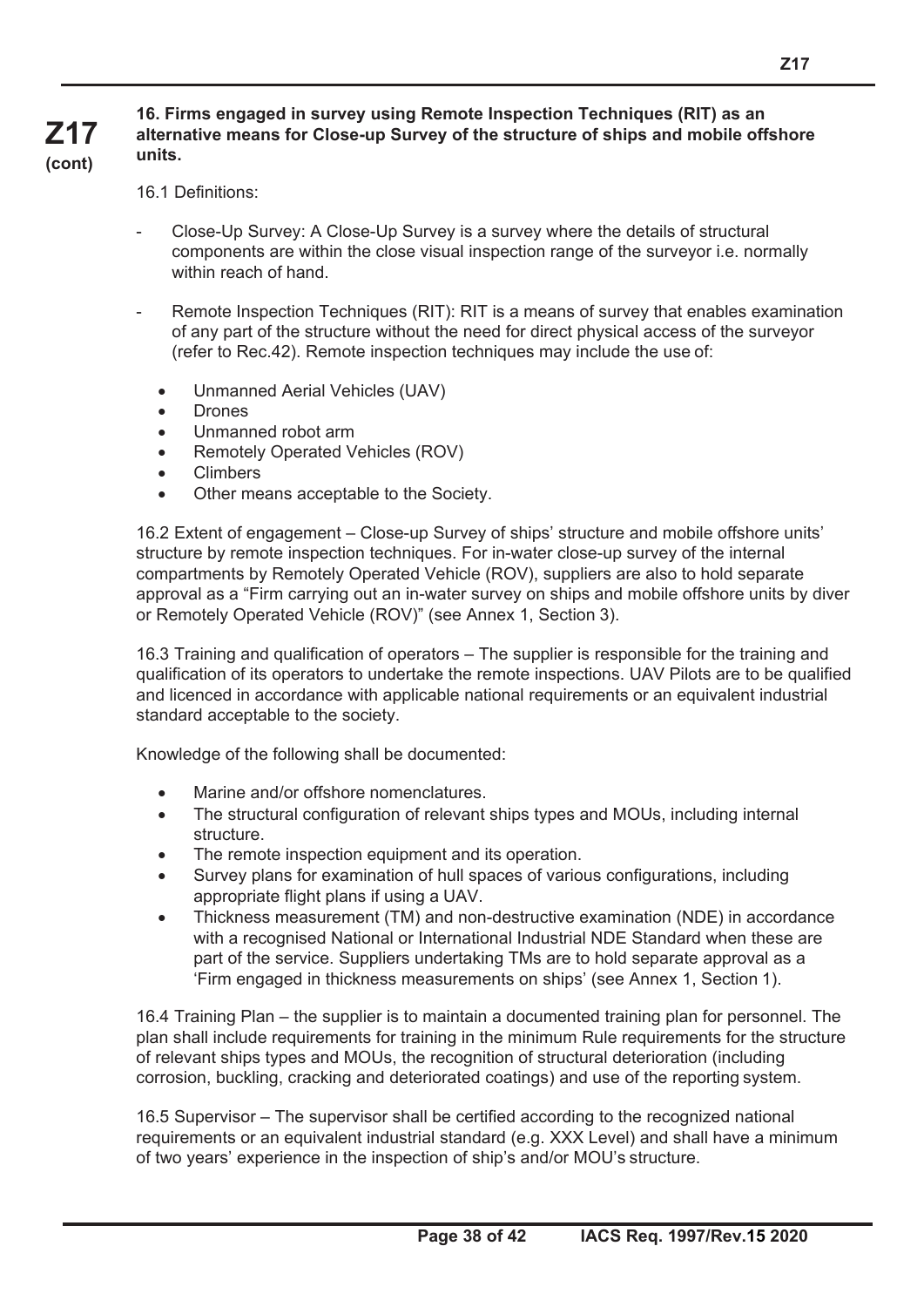16.6 Operators – The operator carrying out the inspection shall certified according to the recognized national requirements or an equivalent industrial standard (e.g. YYY Level) and have had at least one year's experience as an assistant carrying out inspections of ship's and/or MOU's structure (including participation in a minimum of five different assignments). The operators of those RIT which require, according to the international and national legislations, to be licensed for their use shall hold valid documentation issued by the appropriate Bodies (e.g. UAV Pilots are to be qualified and licenced in accordance with applicable national requirements).

16.7 Equipment – The following shall be available:

- Remotely operated platform with data capture devices capable of operation within an enclosed space.
- Means of powering the platforms with sufficient capacity to complete the required inspections, including spare batteries if applicable.
- Data collection devices which may include cameras capable of capturing in high definition both video images and still images.
- Illumination equipment.

**Z17 (cont)**

- High definition display screen with live high definition feed from inspection cameras.
- (When this is part of the RIT).
- Means of communication.
- Data recording devices, as applicable.
- Equipment for carrying out thickness gauging and/or non-destructive testing, as relevant to the work to be performed (when this is part of the service).

16.8 Procedures and guidelines – The supplier shall have documented operational procedures and guidelines for how to plan, carry out and report inspections; how to handle/operate the equipment; collection and storage of data. These shall include:

- Requirements for preparation of inspection plans when UAV are part of the equipment flight plans shall be included.
- Operation of the remotely operated platforms.
- Operation of lighting.
- Calibration of the data collection equipment.
- Operation of the data collection equipment.
- Two-way communication between the operator, platform, Surveyor, other personnel such as support staff and ships officers and crew.
- Guidance of the operator to provide complete coverage of the structure to be inspected.
- Guidance for the maintenance of the remotely operated platforms, data capture and storage devices and display screens, as applicable.
- Requirements for the collection and validation of data.
- If data is to be stored, then requirements for location attribution (geo-tagging), validation and storage of data.
- Requirements for the reporting of inspections, including the recording of damages and defects found during inspection and repair work.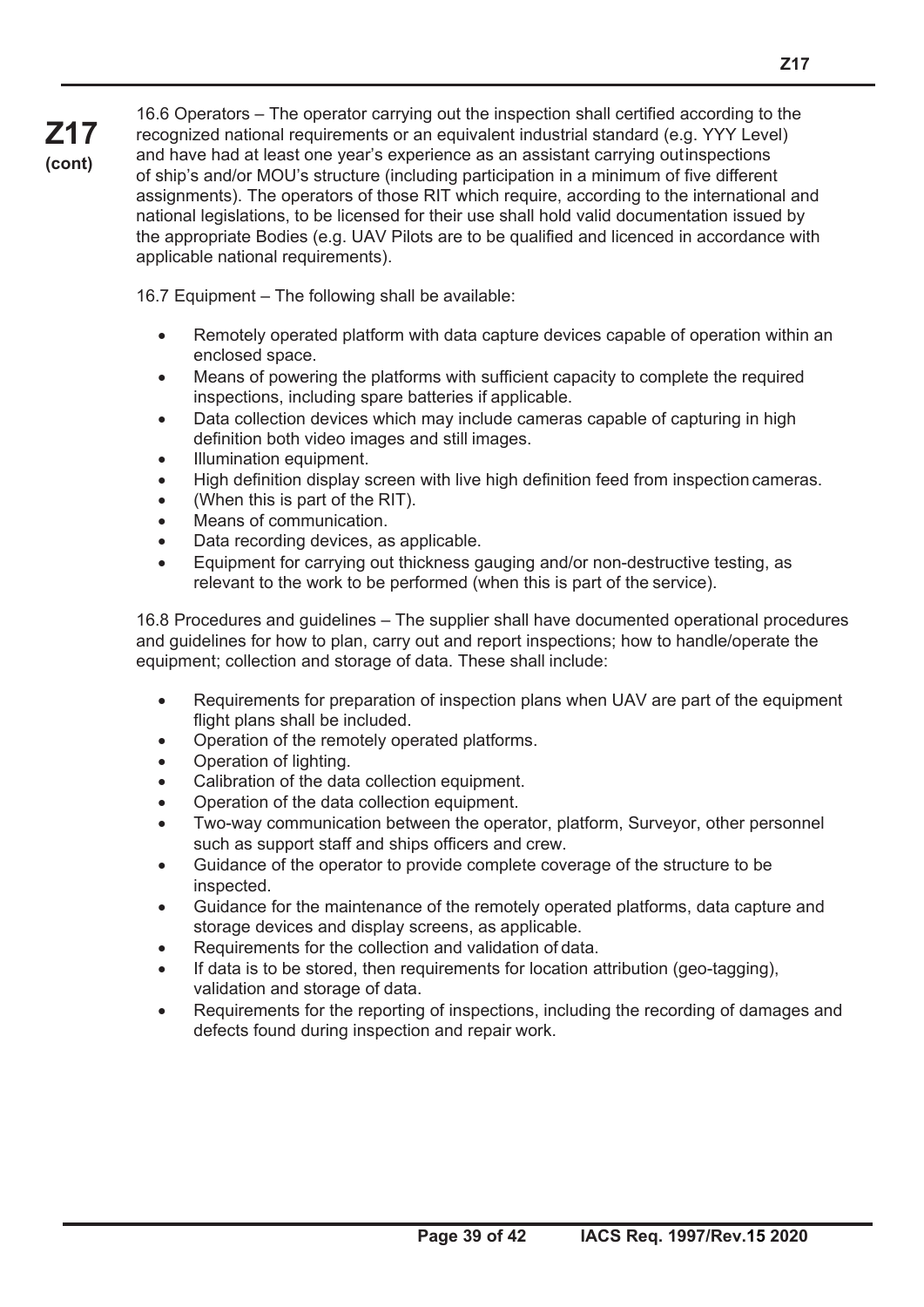- Records of training.
- Operator statutory and regulatory certificates and licences.
- Equipment register for UAVs, Robots, data collection devices, data analysis devices and any associated equipment necessary to perform inspections.
- Equipment maintenance manuals and records / logbook.
- Records of calibration.
- UAV / Robot operation logbook.

16.10 Verification – The supplier must have the Surveyor's verification of each separate job, documented in the report by the attending Surveyor(s) signature.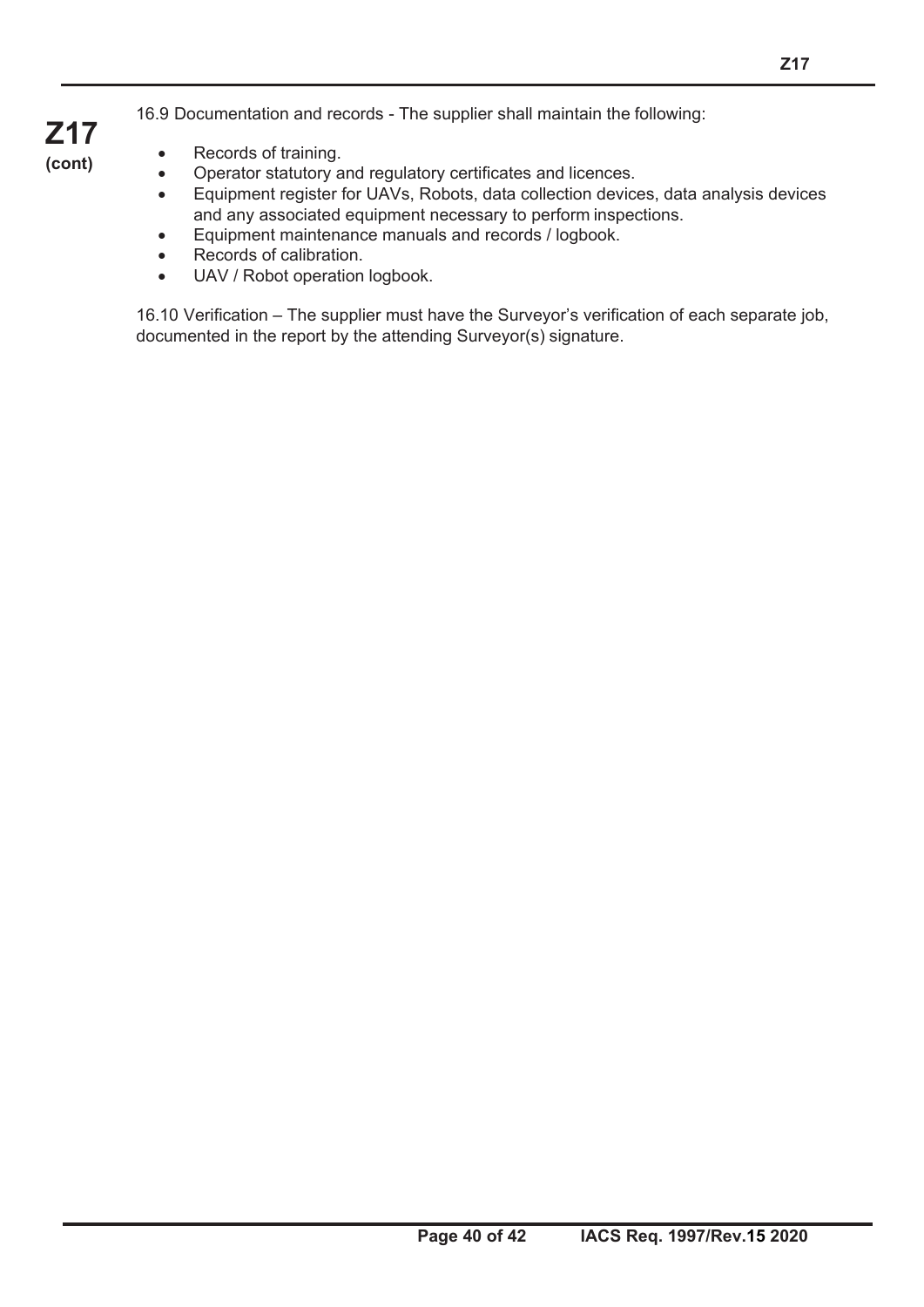#### **17. Firms engaged in Cable Transit Seal Systems Inspection on Ships and Mobile Offshore Units. Z17**

#### 17.1 Extent of engagement **(cont)**

17.1.1 Inspection of the Cable Transit Seal Systems for compliance with the relevant approval certificates and product installation manuals, (types of penetrating cables, dimensions, fill ratio and insulation details, as applicable).

#### 17.2 Extent of Approval

17.2.1 The contents of this procedure apply equally to manufacturers or shipyards when they are acting as Service Suppliers.

17.2.2 Any Service Supplier engaged in the inspections of cable transit seal systems shall be qualified in these inspections for each make and type of equipment for which they provide the inspection, and provide manufacturers documentary evidence that they have been so authorized or they are certified in accordance with an established system for training and authorization. Such qualification shall include, as a minimum:

- employment and documentation of personnel certified in accordance with a recognized national, international or industry standard as applicable, or an equipment manufacturer's established certification program. In either case, the certification program shall be based on the paragraph 17.3 for each make and type of equipment for which inspection is to be provided, and
- compliance with provisions of paragraphs 17.4, 17.5 and 17.6.

17.2.3 In cases where an equipment manufacturer is no longer in business or no longer provides technical support, Service Suppliers may be authorised for the equipment on the basis of prior authorization for the equipment and/or long term experience and demonstrated expertise as an authorized service provider.

17.3 Qualifications and Training of Personnel

17.3.1 Personnel for the work specified in 17.1.1 shall be trained and qualified in the inspection for which they are authorised, for each make and type of equipment for which they provide the inspection.

17.3.2 The education for initial certification of personnel shall be documented and addressed, as a minimum:

- Procedures and instructions for the inspection of the cable transit seal systems
- Common problems found with the initial installation and in-service inspections of cable transit seal systems
- Relevant rules and regulations, including International Conventions
- Procedures for reporting on initial installation and in-service inspections of cable transit seal systems in the Cable Transit Seal Systems Register.

17.3.3 The education and training for the personnel shall include practical technical training on actual inspection using the cable transit seal systems for which the personnel are to be certified. The technical training shall include disassembly, reassembly and adjustment of the equipment. Classroom training shall be supplemented by field experience in the inspections for which